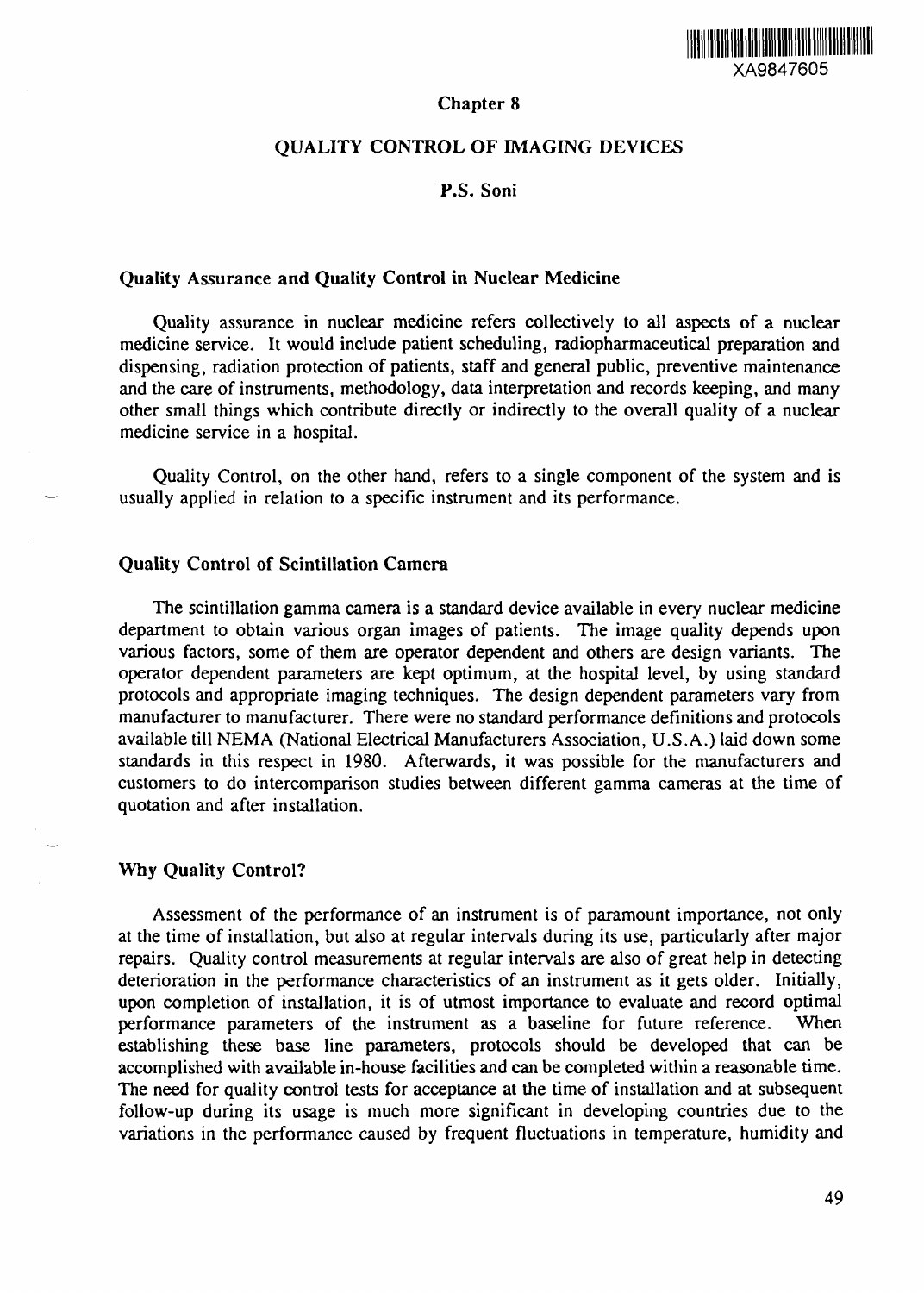power supply. Moreover, the service and maintenance back-up available in a developing country could be either very poor or at times non-existent.

In short, quality control is important - at acceptance level, during routine operation as a check on maintenance measures, and for intercomparison of different systems.

For scintillation gamma cameras, the most important performance parameters are flood field uniformity, spatial resolution, spatial linearity, energy resolution, count rate capability, multiple window spatial registration and sensitivity. Minimum tests which should be done periodically in each department are listed below:

### Tests to be carried out

### Daily Care and Preventive Maintenance for Scintillation Camera

- (a) Note the room temperature daily and plot the readings on a graph paper.
- (b) Use air filter for clean air environment and keep room humidity low (approx. 50%) because high humidity especially at higher temperature, changes the working characteristics of electronic components due to fungal growth which causes leakage of current. Presence of dust enhances this effect.
- (c) Do not direct air blow of air-conditioner directly towards the instruments.
- (d) Use voltage stabilizer for stable electric supply. Fluctuation in power supply may change gain of the photomultiplier tubes.
- (e) Turn oscilloscope intensity to minimum when not in use.
- (f) Turn persistence oscilloscope off at night.
- (g) Do not leave the crystal open and unshielded. Always keep a collimator attached to the detector.
- (h) Do not keep any radioactive material on top of the collimator. Check for contamination on it before attaching it to the detector.
- (i) Calibrate the Pulse Height Analysis (PHA) for the energy of radionuclide in use for the clinical work.
- (j) Check proper dot intensity on the formatter before exposing the film.
- (k) Do not touch optic lens and clean photographic camera lenses regularly with a soft hairbrush.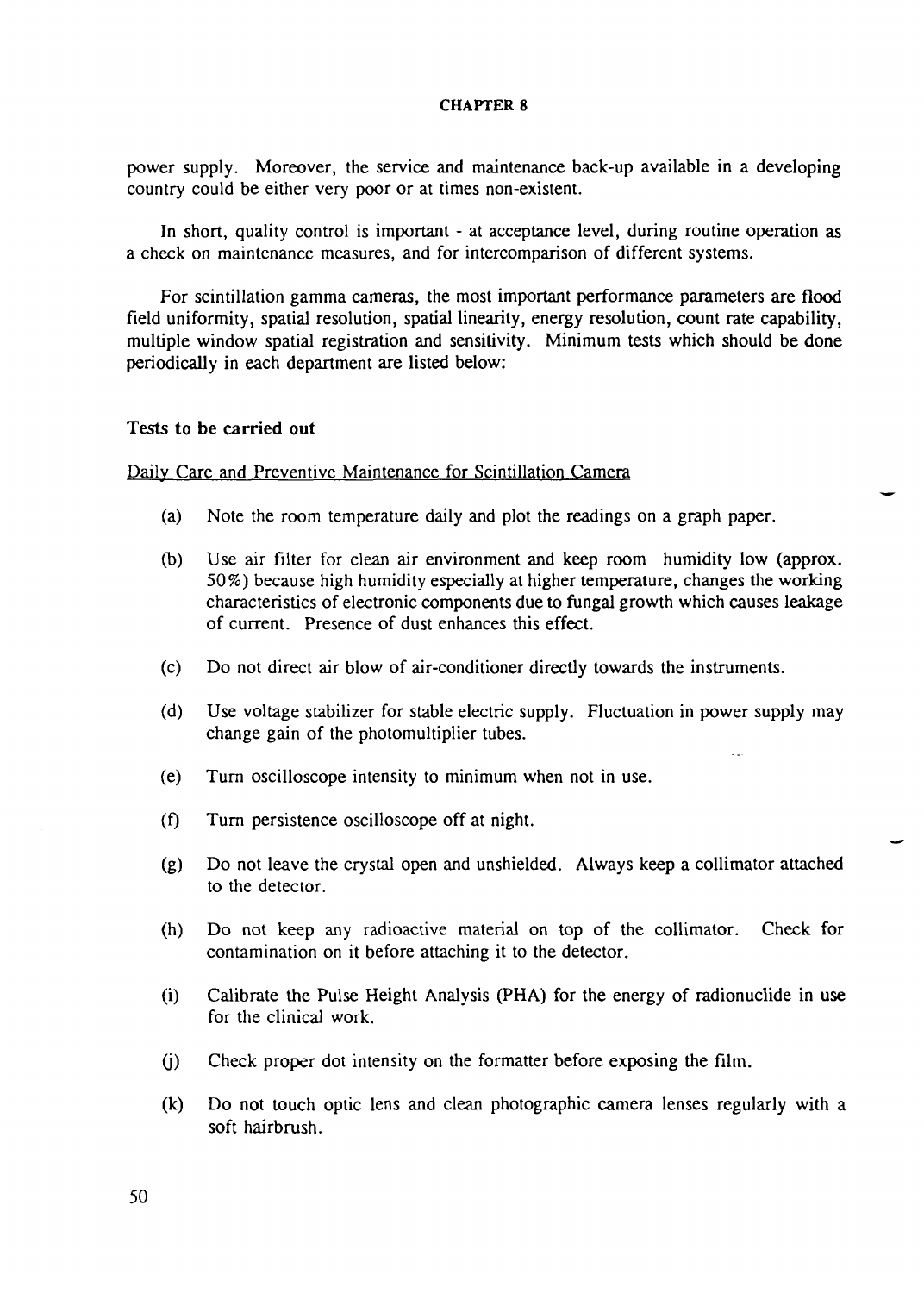- (1) Perform quality control tests regularly and record the results in a logbook.
- (m) Maintain a service record by recording service calls and repairs undertaken in the service maintenance logbook.
- (n) Check that the collimator in use is appropriate for a patient's study and ensure its proper mounting.

# Acceptance reference tests

The acceptance tests to be carried out are highly dependent upon manufacturer's recommendations but the following should be invariably done for future reference.

- (a) Intrinsic/System flood field uniformity,
- (b) Sensitivity,
- (c) Spatial resolution and spatial distortion,
- (d) Test of counting performance viz. Maximum count rate capability, Counting losses and dead time,
- (e) Test of multiple-window spatial registration.

# Routine Tests

- (a) Check the integrity of detector head and collimator mounting,
- (b) Check analyzer peak and window settings for radionuclide in use,
- (c) System uniformity,
- (d) Sensitivity,
- (e) Check the function of camera scope and hard-copy device,
- (f) Background check under operating conditions for radionuclide in use,
- (g) Check the temperature of film developer and its concentration to control developing time.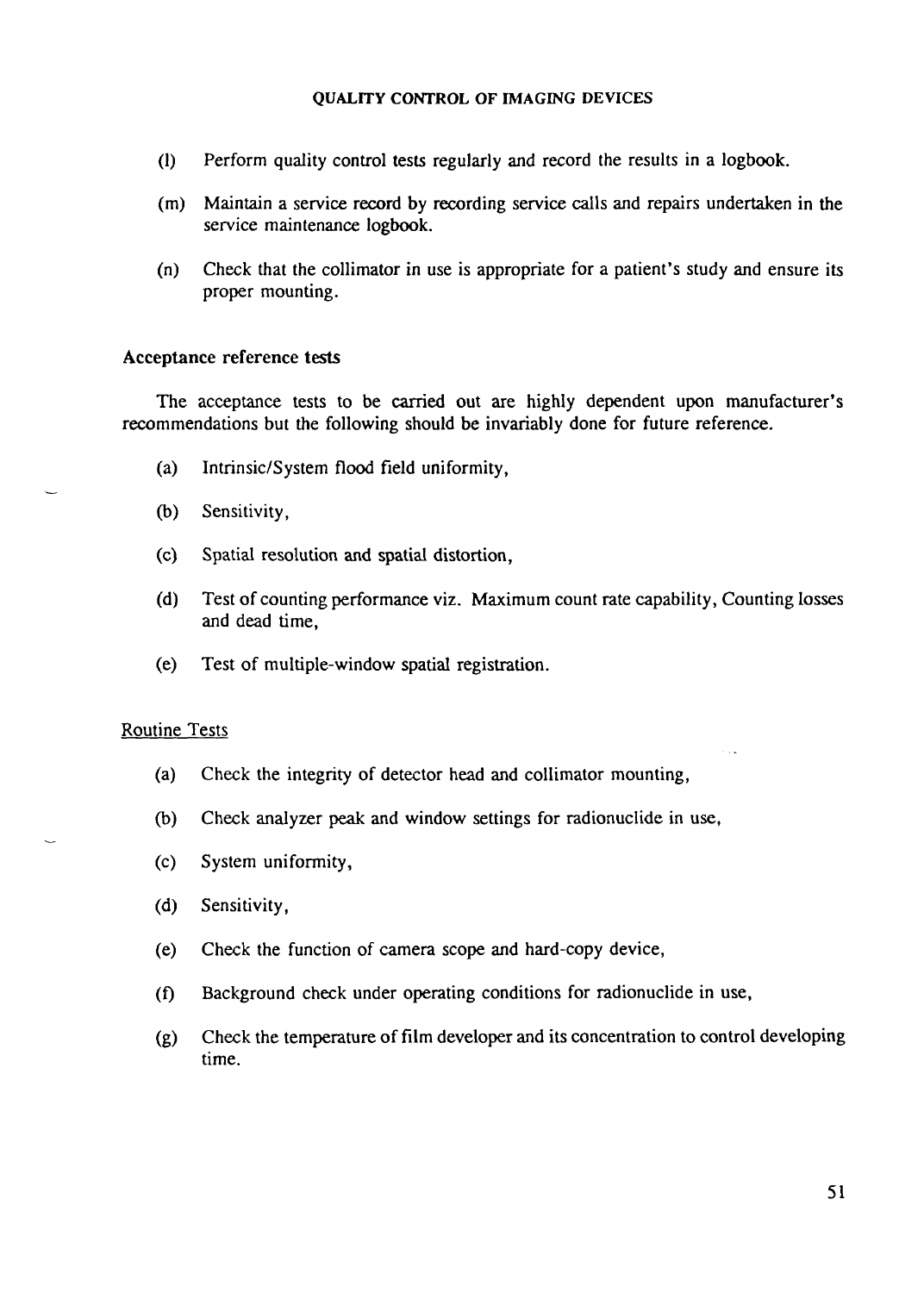# Periodical Tests

# (a) *Weekly:*

- (i) Test of sensitivity,
- (ii) Test of spatial resolution and spatial distortion,
- (iii) Test of contrast by step wedge phantom,
- (iv) Intrinsic/System uniformity at various intensities,
- (v) Test of total performance.
- (b) *Quarterly:*
	- (i) Confirmation of analyzer energy peak and window settings for specific radionuclides,
	- (ii) Test of system count rate performances,
	- (iii) Sensitivity,
	- (iv) Test of Intrinsic and System flood field uniformity,
	- (v) Spatial resolution.
- (c) *Half Yearly:*
	- (i) Test of multiple-window spatial registration, if more than one PHA is used simultaneously to produce a composite image, as in <sup>67</sup>Ga imaging,
	- (ii) Counting performance,
	- (iii) Sensitivity,
	- (iv) Test of preset and manual PHA window settings,
	- (v) Test of flood field (Intrinsic/System) uniformity,
	- (vi) Test of intrinsic spatial resolution,
	- (vii) Test of flood field uniformity at energies other than 140 Kev.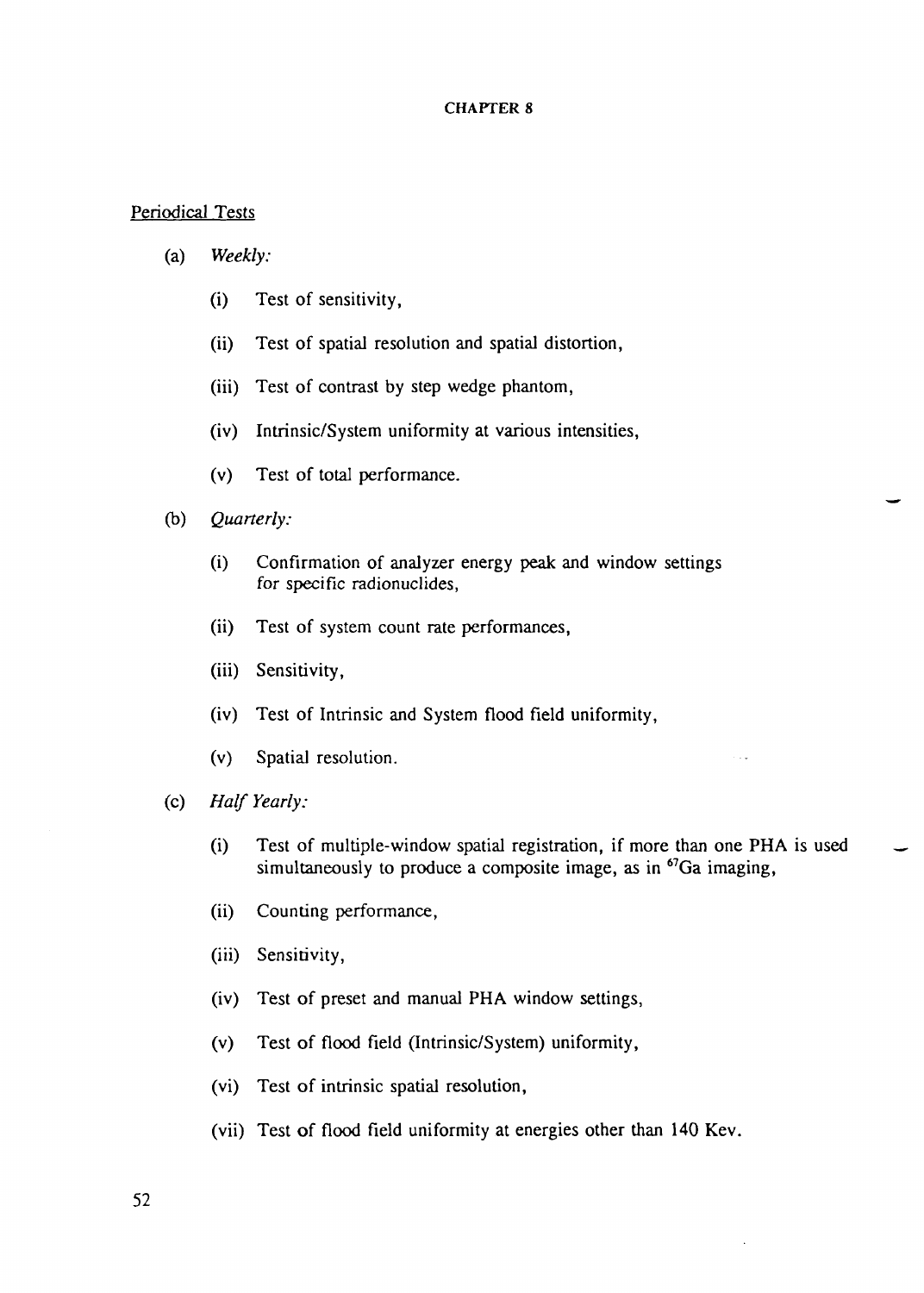# Flood Field Uniformity

The flood field uniformity of a scintillation camera is the ability of the camera to produce an uniform image when exposed to a homogeneous spatial distribution. Flood field uniformity of a detector, without collimator, is called "Intrinsic Uniformity", whereas with collimator it is called "System Uniformity".

The non-uniformity of response has many interrelated causes including drift in photomultiplier tube (PMT) gain, cracked crystal, improper calibration of the energy peak, accumulated dirt and dust on the cathode ray tube (CRT) or the optic system, phosphor burn on CRT, failure of one or more PMT, spatial non-linearities, deterioration of the crystal and high count rate.

# Procedure for Intrinsic Uniformity

- (a) Remove collimator, place the lead ring on the detector.
- (b) Place  ${}^{99}Tc^m$  point source in a disposable plastic syringe. Adjust the activity to have a count rate of 25 000 to 30 000 per second (cps) on 20% PHA window at a distance of five times the diameter of the crystal from the face of the detector.
- (c) Peak the instrument for  ${}^{99}$ Tc<sup>m</sup> (Peak 140 Kev, 20% window).
- (d) Choose intensity settings used for liver scan.
- (e) Take flood field pictures in format four on 8 in. x 10 in. X-ray film, at a preset count of two to five million.
- (f) Change the intensity below and above the setting used in step (d); repeat step (e).
- (g) Develop the film.
- (h) Compare the flood field images with earlier reference images.
- (i) Any non-uniformity should be reported to the maintenance engineer.
- (j) On digital camera, acquire flood image on 64 x 64 matrix and total count per pixel of about 4000. Take four images on a hard copy by varying the grey scale. Calculate integral/differential (CFOV/UFOV) uniformity [for details please refer to IAEA-TECDOC-317] using quality control software supplied by the manufacturer.
- (k) A value of 10% or more above the manufacturer's worst case value would call for corrective action.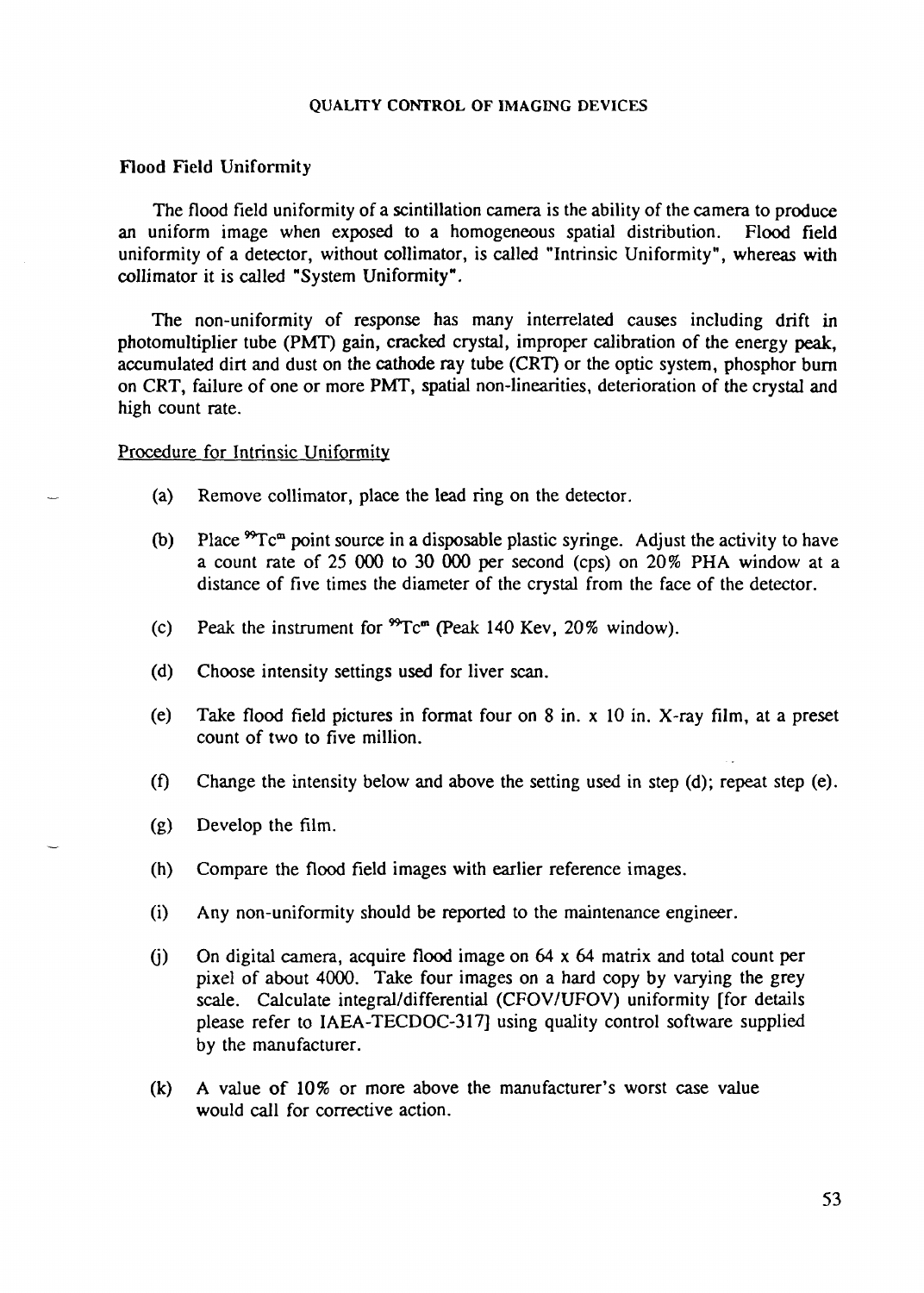# Action to be taken in case of non-uniformity

- (a) Check photo peak calibration.
- (b) Change the orientation setting to 90° and take a flood field picture. If the non-uniformity does not change position on the film, then, the fault is in the Hard Copier or the camera scope and camera lenses.
- (c) Clean CRT of the hard copier or camera scope and its optic lenses (in Analogue camera). Persistent non-uniformity indicates oscilloscope malfunction e.g. burnt areas in the CRT screen phosphor can produce dark spots on the image.
- (d) If non-uniformity spots do rotate with the image, then the fault is in the detector, possibly a drift in PMT gain.
- (e) Obtain two flood fields, above and below the photopeak (approx. 25% of photopeak width). If the areas that are bright in one image are dark in the other, or vice versa, - then, all the PMT's are not properly balanced. If one area remains dark in both images, call the service engineer either for a defective PMT, crystal or optical coupling of the light guide.

# Measurement of System Sensitivity and Uniformity

The sensitivity of a camera is measured as the number of detected counts per unit time per unit source activity for a specified energy window and geometry of measurement. Since sensitivity varies from collimator to collimator, it is important to know the relative sensitivities of different collimators.

- (a) Place flood source  $({}^{57}Co)$  on collimated detector.
- (b) Adjust the intensity to liver scan setting.
- (c) Take flood field picture by collecting two million counts and record the time (sees).
- (d) Find out the activity of the  ${}^{57}Co$  source on the day of experiment (in Bq).
- (e) Calculate the sensitivity:

2 000 000 counts  $(- \sec) X (- Bq)$  $=$  Counts / Sec/ Bq

(f) In a worst case, system sensitivity should not be less than 340 counts/min/ $\mu$ Ci. Intrinsic Spatial Linearity and Resolution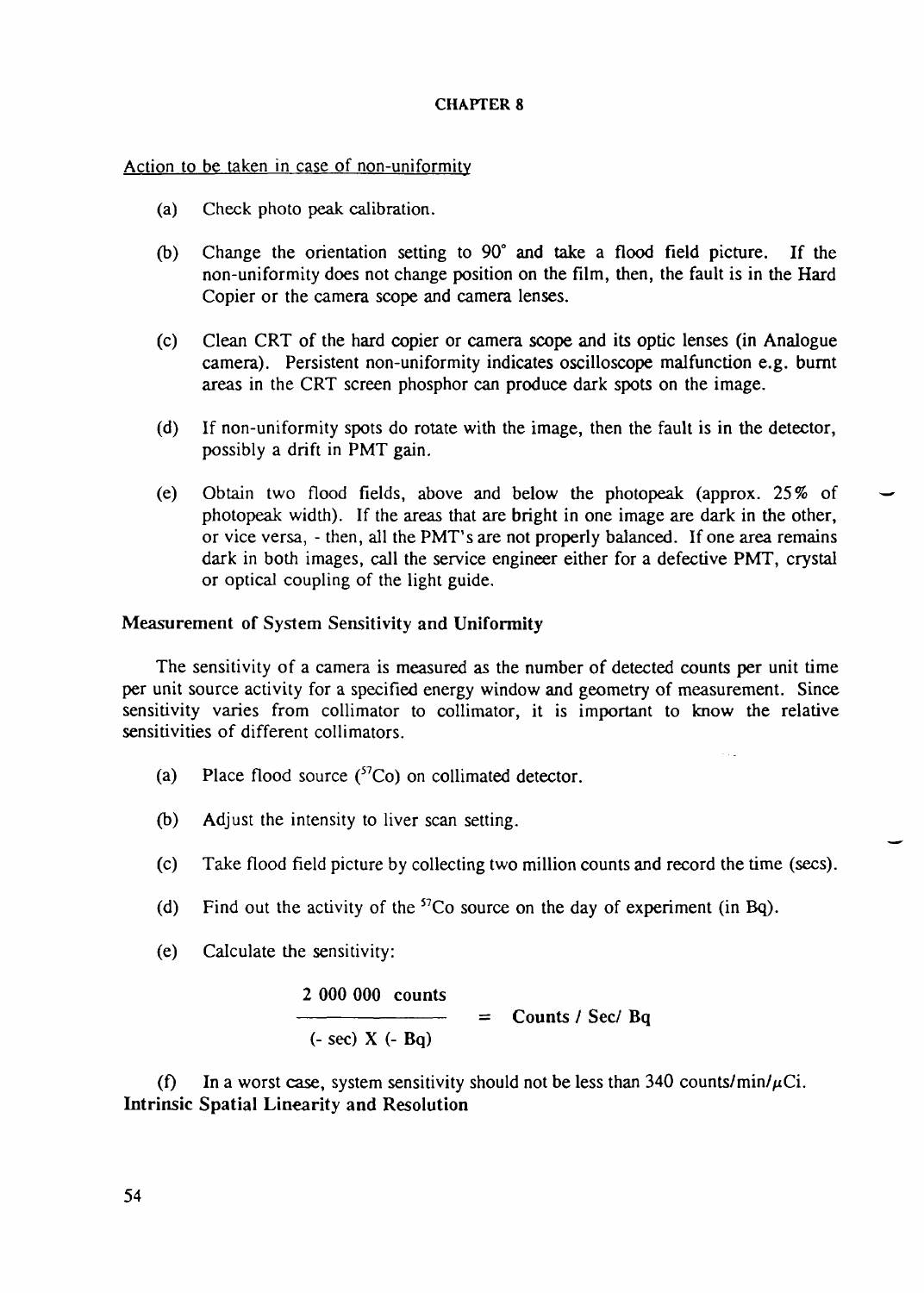Spatial linearity: It is one of the performance parameters of the gamma camera that describes the amount of spatial distortion of the image. Spatial linearity can be quantified in terms of degree of linearity from the image of linear bars on the 90° bar phantom or line phantom described by NEMA. Spatial distortion and flood field uniformity are closely related. If severe non-linearity is there, the non-uniformity will also be there in the same area.

Spatial resolution: It is the minimum distance between two point sources that can be resolved separately. Intrinsic resolution is affected by the energy of gamma ray, crystal thickness, light guide, PHA window width and count rate. Whereas, system resolution is affected by the type of collimator used and source-to-collimator distance.

The minimum perceptible bar spacing in an image of 90° quadrant bar phantom is used as an index of camera spatial resolution. Intrinsic spatial resolution can be quantified from the full width at half maximum (FWHM) of the line-spread function of a line source or from the 90° quadrant bar phantom image, using the following relationship.

# $FWHM = 1.75 B$

where B is the width of the smallest bar that the camera can resolve.

### Intrinsic spatial linearity and resolution (Half Yearly Test)

- (a) Remove collimator, turn the detector up side down.
- (b) Place a bar phantom on top of the detector, with the bars carefully aligned with the X and Y axis of the detector.
- (c) Place a source of approximately 1 mCi (37 MBq) of  ${}^{99}Tc<sup>m</sup>$  source at a distance, five times the diameter of the crystal.
- (d) Set a 20% window and peak the instrument for  ${}^{99}Tc^m$ .
- (e) Collect two million counts at liver scan intensity.
- (f) Rotate the bar phantom by 90°, 180°, 270° and take the pictures and record the counting time.
- (g) Assess image for spatial linearity and resolution.

Quantification of spatial resolution

 $\sim 10$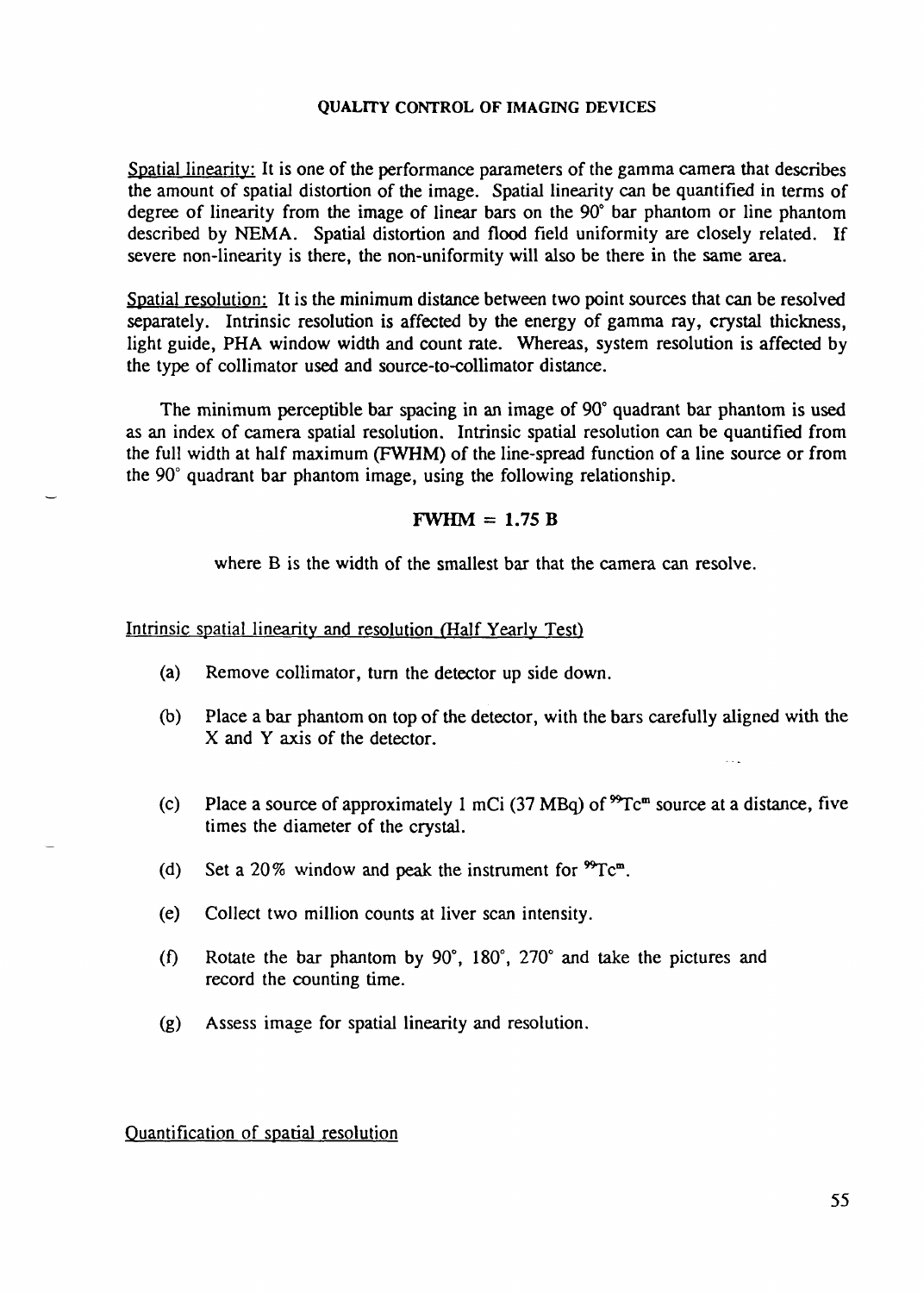- *(a) Analogue image method:*
	- (i) Find out the width of the bar in a 90° bar quadrant phantom which the camera can resolve (say 'B').
	- (ii) Resolution; FWHM  $= 1.75$  B.
	- (iii) Average the FWHM values in the  $X$  and  $Y$  directions.
- *(b) On Digital Camera-Computer System:*

Instead of bar phantom, Intrinsic resolution phantom having two line parallel collimated line source can be used [for more details please refer to IAEA-TECDOC-317].

# System spatial linearity and resolution

- (a) For system linearity and resolution the collimator is not removed. Otherwise, the steps (a) and (b) are the same as above.
- (b) Place  ${}^{57}$ Co flood source having 185 MBq (5 mCi) on the top of a 90 $^{\circ}$  quadrant bar phantom. If a  ${}^{57}Co$  flood source is not available, then use a flood phantom containing about 185 MBq  $(5 \text{ mCi})$  <sup>99</sup>Tc<sup>m</sup>.
- (c) Set a 20% window and peak the camera.
- (d) Repeat steps (e) to (g) and quantitation steps as described above.

# Quantitation of performance parameters of gamma camera by densitometer

An IAEA Research Project (RB-3356) on Quality Camera was initiated in 1983, for carrying out quality control studies of gamma cameras installed in various places in India. During the survey it was felt that the standard performance measurement tests were not suitable for the following reasons:

- (a) The recommended protocol involves the use of computer or a multichannel analyzer which are not available in some of the nuclear medicine departments,
- (b) The standard performance measurement tests recommended by NEMA are simple for those, who are well trained but are too complicated for an average technologist,
- (c) Quality control protocols suggested by NEMA and IAEA-TECDOC-317 are primarily based on digitised data from Anger Camera and by-passes the camera scope and photographic imaging system which are usually used to obtain hard copies of the clinical images on X-ray film.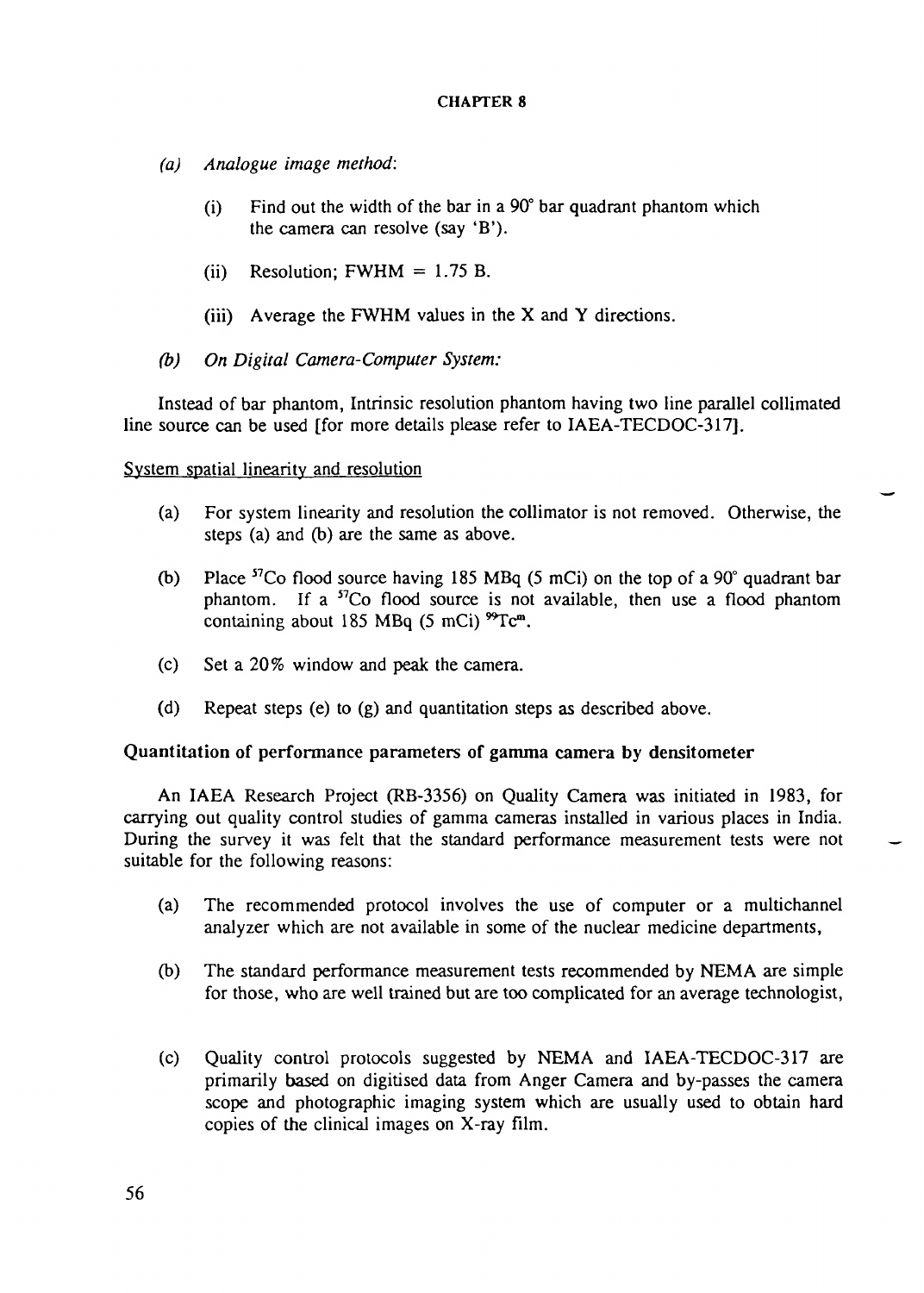We have developed a densitometric technique for evaluation of gamma camera's performance. It is a modification of NEMA protocols and also based on recommendations made by IAEA [IAEA-TECDOC-317]. Most important aspect of this technique is that it evaluates total performance, inclusive of the display imager and photographic hard copier, a total performance evaluation, which is more meaningful to the user.

#### *Technique*

The technique essentially consists of obtaining images on X-ray films. Further quantitation of various performance parameters is done in terms of film densities and not in terms of count rates per pixel obtained from the computer. In our method, point by point analysis of the image is carried out with a densitometer. An automatic scanning microdensitometer, interfaced to PDP-11/34 computer, is used for scanning the film densities on quality control X-ray films. The film density distribution histogram represents the uniformity response of the detector. Various performance parameters, which can be assessed by this densitometric technique, are uniformity, spatial distortion and system spatial resolution.

Uniformity: The central field of view (CFOV) and useful field of view (UFOV) are expressed as percent variation (PV; SD/Mean x 100) of film density values obtained by scanning (scan increment in x and y direction and aperture size 100 micron) the flood image on microdensitometer.

The second parameter for the intrinsic uniformity which describes the asymmetry (AS) of the frequency distribution of film densities (FD) values. Asymmetry (AS) is determined by estimating the deviation of mid-points of total range of FD from the median values in the distribution. The following relationship is used to determine the asymmetry, which is also a useful parameter for intrinsic uniformity.

# $AS = (L + R/2) - M$

where L is the lowest value of FD, R is the range of FD and M is the median value.

Longer tail or low FD values will result in negative value of 'AS' (shows localised cold area) and the positive value of 'AS' represents a higher end of the FD spectrum (shows focal hot area). Flood field images of five different gamma cameras and their film density frequency distribution curves are shown in Figs. 8.1 and 8.2 respectively. It is obvious that broader the distribution, poorer is the uniformity of the flood field. Thus the entire curve represents the extent of non-uniformity.

These two parameters, percent variation 'PV' and asymmetry 'AS' are complimentary to each other, the former being more sensitive to generalised non-uniformity and the latter more sensitive to focal non-uniformity (e.g. PMT defective or crystal crack). Special programs are written for analysis of the flood field images.

Spatial Linearity: The parameters used for measuring non-linearity are the same as recommended in IAEA-TECDOC-317 manual. Absolute linearity, which measures the maximum deviation from the object grid of the pattern, is obtained from the maximum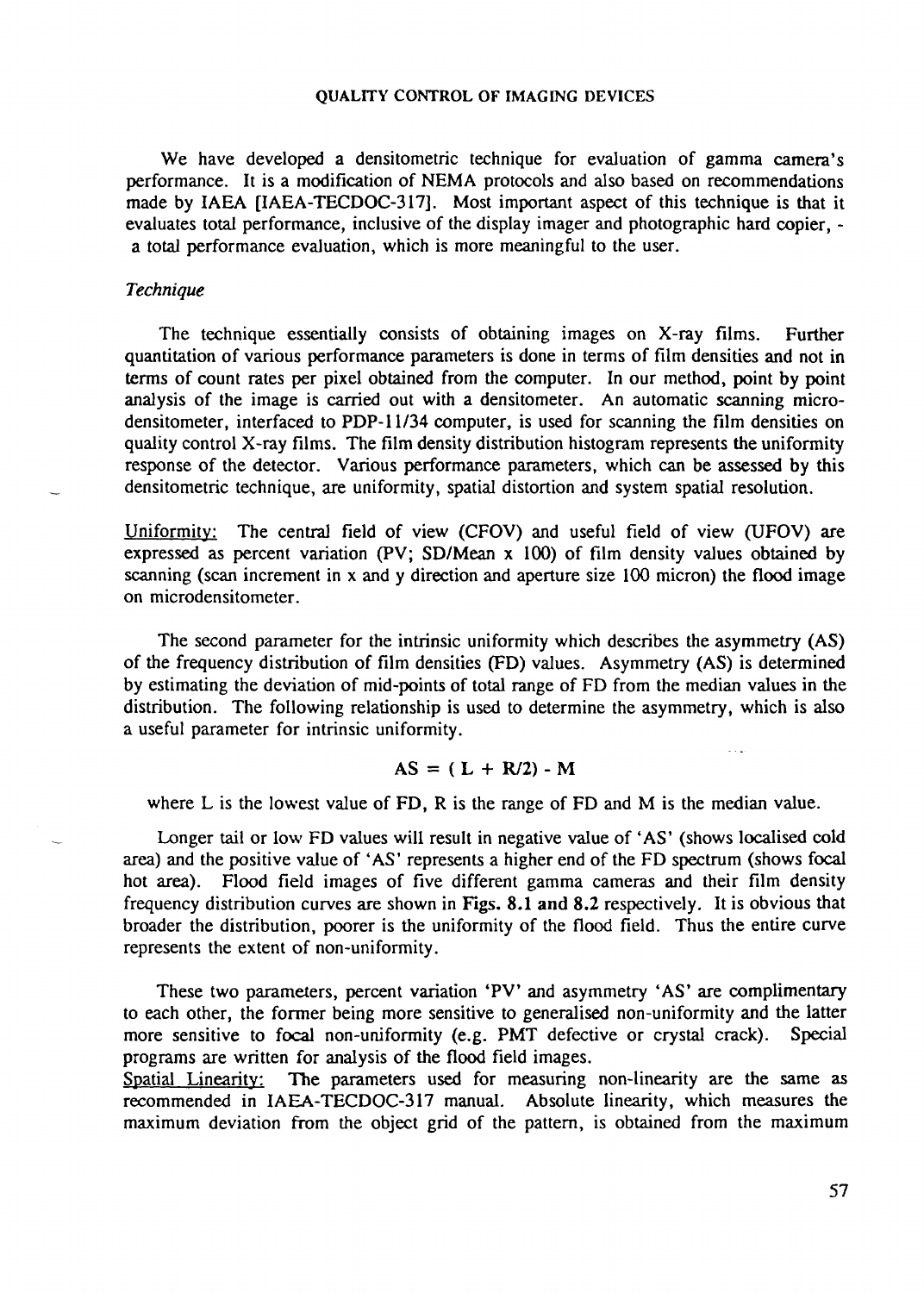displacement of the line of object grid on the image. This can be done on the densitometer by scanning the image of the pattern of parallel lines (3 cm apart) equal spacing (2.5 mm) phantom on a densitometer. The density (FD) values recorded on scan line are analyzed by a special software written for absolute linearity measurement. Distance between the consecutive peaks is measured and from all such distances, the mean peak to peak distance and its standard deviation (SD) are computed and printed out. From the print out, the maximum peak to peak distance is found, converted to real distance on the detector by using conversion factor and subtracted from the actual distance between the two grids on the phantom.

Other parameter that can be evaluated with this technique is differential linearity, which measures the short range deviations from the straight line and is given by the SD in mms, for adjacent peak separations between all peaks in a specified field of view. The SD obtained in mm, converted to real distance, is the differential linearity.

System Spatial Resolution: System spatial resolution is measured as full width at half maximum (FWHM) of the line spread function obtained with two parallel line sources (5 cm apart). Image of the two line sources is obtained on X-ray film and scanned on a densitometer. The density values on the peaks is converted to intensity setting values (from the characteristic curve of the film) and the LSF is plotted with respect to intensity values in arbitrary units. The new LSF curves are then used to calculate FWHM in mm which is converted to absolute distance by using a conversion factor.

The quantitative method of analyzing densitometric data for defining the performance parameters of scintillation camera as described above is very simple. The basic flood field images required for further quantitative analysis can be obtained in any hospital without difficulty by following a standard protocol. Analysis of these images can be done at a centralised institution on a service basis, a system similar to that of a film badge service. The potential of this method is:

- (a) in survey of large number of scintillation cameras;
- (b) in acceptance testing after installation of the system and
- (c) in a long term follow-up of scintillation camera performance as described below.

# Sequential evaluation of Performance Characteristics of Gamma Cameras by Densitometric **Techniques**

One of the application of densitometric technique is sequential study of the performance characteristics of scintillation camera at regular intervals. We had carried out such studies on two gamma cameras. Camera A, installed in 1978, did not have uniformity correction circuit and Camera B. installed in 1984, had built-in uniformity as well as linearity correction circuits. From the log books, old data and flood field films from 1982 to 1987 of both gamma cameras were taken out. Quantitation of various performance parameters were carried out on these films by microdensitometry, by the methods described above.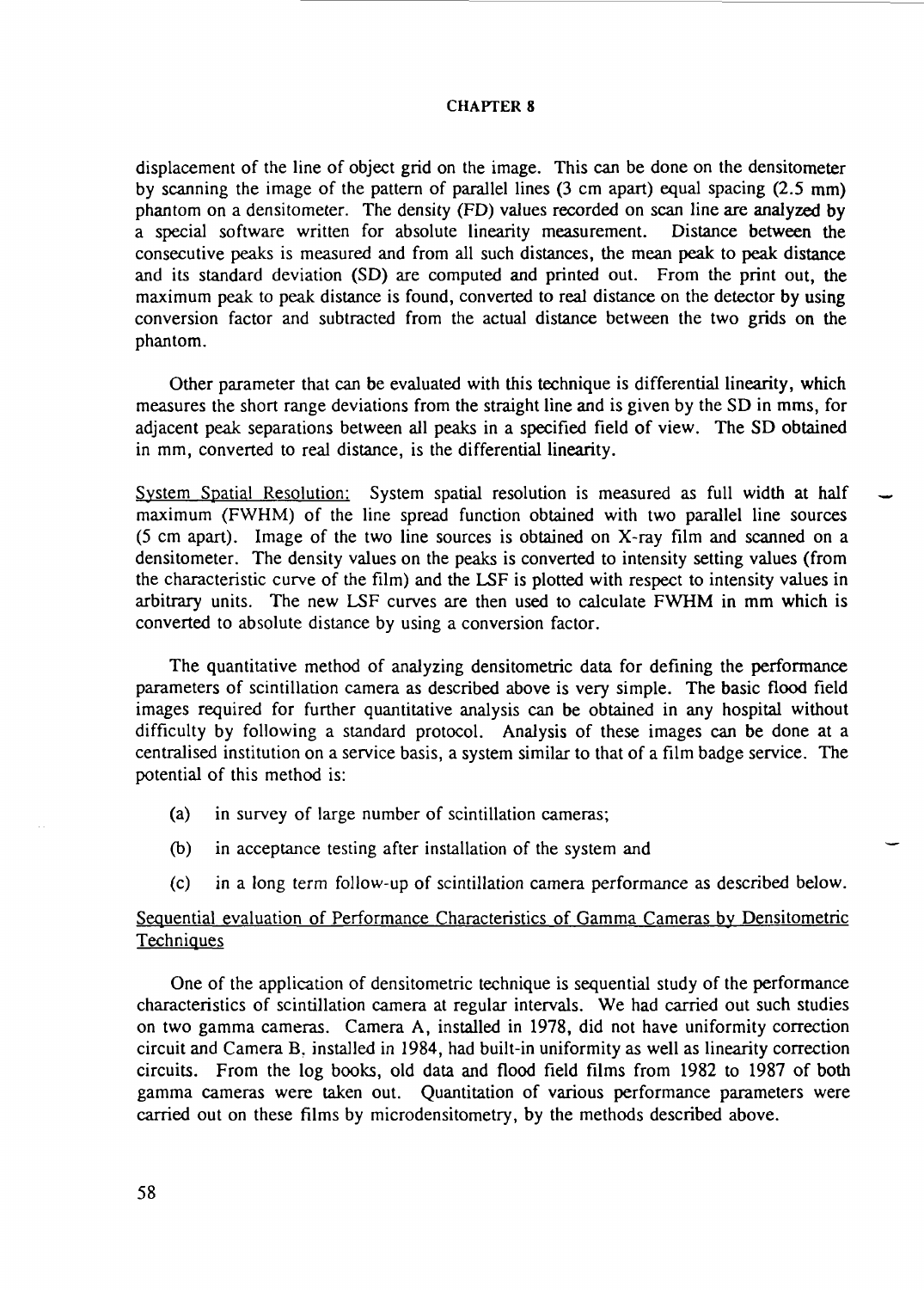The deterioration of intrinsic uniformity (PV and AS) of the two gamma cameras over a period of six and four years respectively, are shown in Figs. 8.3 to 8.6. Camera A (without uniformity correction circuit) showed better CFOV than UFOV values (Fig. 8.3). Average PV (CFOV) value is approximately 5%, whereas PV (UFOV) value varies for 4.0% to 23%. In the beginning of 1984, the PV value of this camera was very high; 16% (CFOV) and 23.0 (UFOV). There was improvement in the performance as a result of tuning of the photomultiplier tubes (Fig. 8.3). Improvement in uniformity did not last for a long time.

Camera B, with uniformity and linearity correction circuit, showed constant intrinsic uniformity in terms of PV (CFOV) with time (Fig. 8.5) and the average PV value was less than 4.0. In 1986, PV (UFOV) value was very high, but it became normal after tuning.

Asymmetry values of camera B **(Fig.** 8.6) were constant till June 1986, but worsened afterwards. On the other hand, Camera A showed continuously a cold area (negative AS value) in the flood field films **(Fig.** 8.4).

In conclusion, Camera A without uniformity correction circuit showed poorer uniformity than camera B which had automatic uniformity - linearity correction.

# Count rate performance tests

The ability of a camera system to operate successfully at high count rates can be evaluated in terms of:

- (a) Maximum count rate capability
- (b) Dead time (T) and
- (c) count rate at 20% counting losses.

### Maximum count rate capability

- (a) Remove collimator. Place the ring to restrict the field to useful field of view (UFOV).
- (b) Bring a point source (approximately 800  $\mu$ Ci) of <sup>99</sup>Tc<sup>m</sup> from a certain distance, to the detector face in steps, along an axis. Measure the count rate at every step and find out the maximum acceptable count rate.
- (c) Compare this value with the manufacturer's specifications. In a worst situation, it should not be less than 60 000 cps.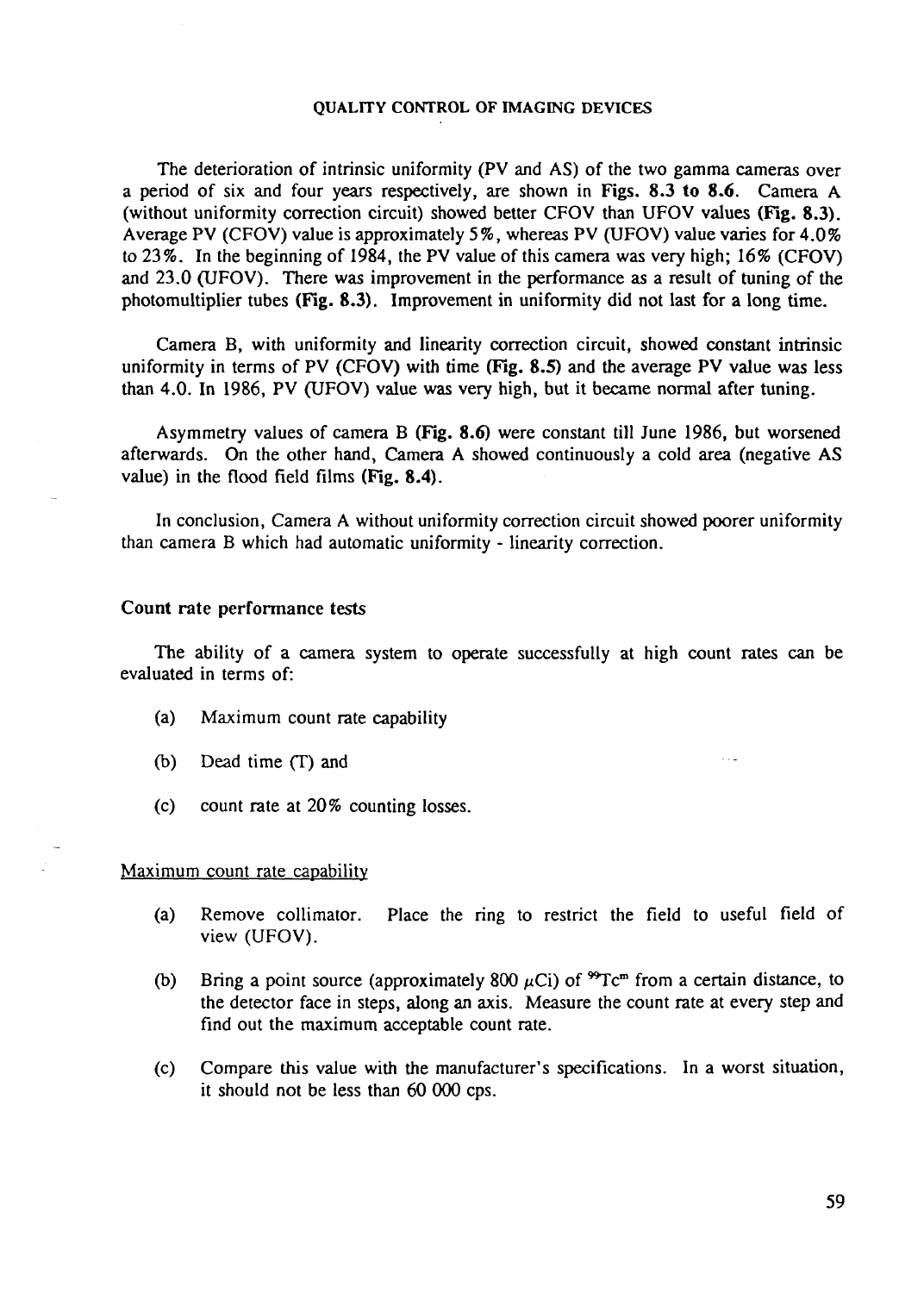# Dead Time (T)

It is the time interval for which the system is insensitive after every recorded event in the electronic system. It can be categorised either as paralysable or non-paralysable system depending upon electronics involved in it.

Paralysable System is unable to record a second event unless there is a time interval of at least Tp between the two successive events. The period of insensitivity is further extended by any additional true event taking place before full recovery.

Non-Paralysable System is insensitive after each observed event. The period of insensitivity is not affected by any additional true counts.

A technique for measuring the dead time of the camera by a two source method is described in TECDOC-317, under the assumption that the system is fully paralysable in the range where a 20% data loss is expected.

Measurement of dead time *CTp)* by two source method

- (a) Use two sources A and B, with 2 MBq (54  $\mu$ Ci) of  ${}^{99}Tc^m$ . Remove all other radioactive sources from the room.
- (b) Place both sources  $(A + B)$  at a distance greater than 1 meter, along the axis in front of a bare crystal with a lead ring. The count rate should be 20 000 cps.
- (c) At this distance, measure A,  $A + B$ , B,  $B + A$ , A in sequence (20% window counting).
- (d) Find the mean of A  $(R1)$ ,  $B(R2)$  and  $A+B$   $(R12)$ .
- (e) Calculate the Tp at different count rates by using the formula:

$$
Tp = \frac{2 R_{12}}{(R_1 + R_2)^2} \text{ ln } \frac{R_1 + R_2}{R_{12}}
$$

where  $R_1$ ,  $R_2$  and  $R_{12}$  are count rates from source A, source B, and Source A and B together, respectively.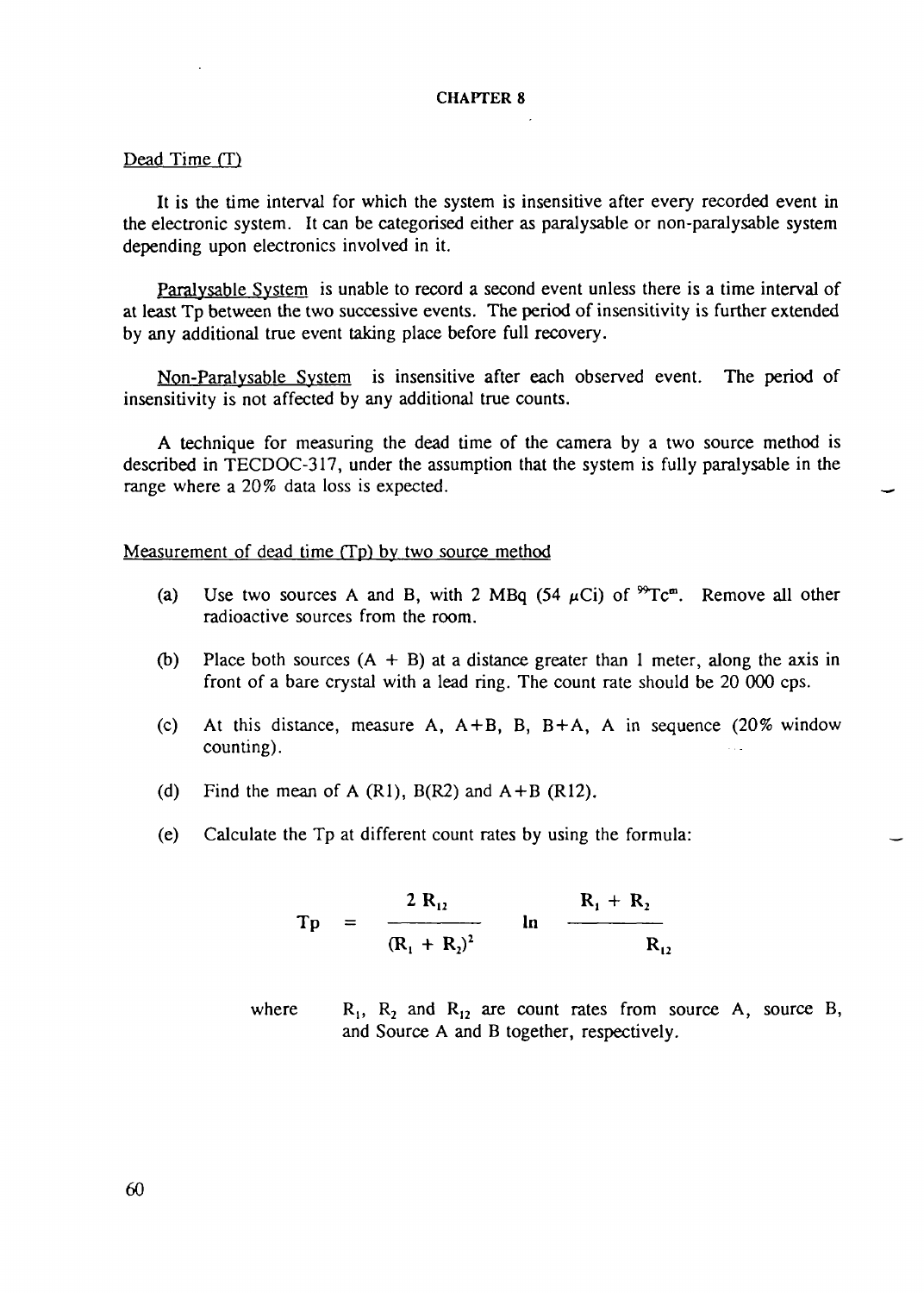(f) Calculate the input count rate for a 20% loss  $(R_{.20\%})$ , by

$$
R_{.20\%} = \frac{1}{Tp} \quad \ln \quad \frac{10}{B} \quad = \quad \frac{0.2231}{Tp}
$$

(g) Calculate the observed count rate for a 20% count loss  $C_{20\%}$ , by

$$
C_{10\%} = 0.8 \times R_{.10\%} = 0.8 \times \frac{0.2231}{Tp} = \frac{0.17848}{Tp}
$$

(h) At routine testing, a change in the value of  $R_{20\%}$  by more than  $\pm$  20% from the reference value would call for follow-up action.

### Alternative Method

Measurement of counting losses (copper absorber plates method):

- (a) Remove the collimator and place the ring to mask the camera to UFOV.
- (b) Calibrate the instrument for  $^{99}$ Tc<sup>m</sup> (Peak 140 Kev, 20% window).
- (c) Take background count for a preset time of 100 seconds and note the background count rate.
- (d) Take approximately, 5 mCi (185 MBq) of  ${}^{99}Te^{m}$  in a collimated vial (shield the source with a lead pot having thickness of 6 mm and fill the vial with water so that there are no air bubbles) and place it at a distance greater than 1.5 m along the detector axis. The count rate should be approximately 75 000 cps.
- (e) Take the counts by increasing number of absorber plates in front of the source till background counts are recorded, approximately 2000  $\pm$  500 (N<sub>1</sub>).
- (f) Assuming that at this low count rate, counting losses are negligible, the incident count rate,  $N_o$ , given out by the source and falling on the absorber having total thickness 'X' (no. of plates x thickness of single plate) is obtained from the formula:

$$
N_1 = N_0^{-ux}
$$

where u is absorption coefficient of copper at 140 Kev energy.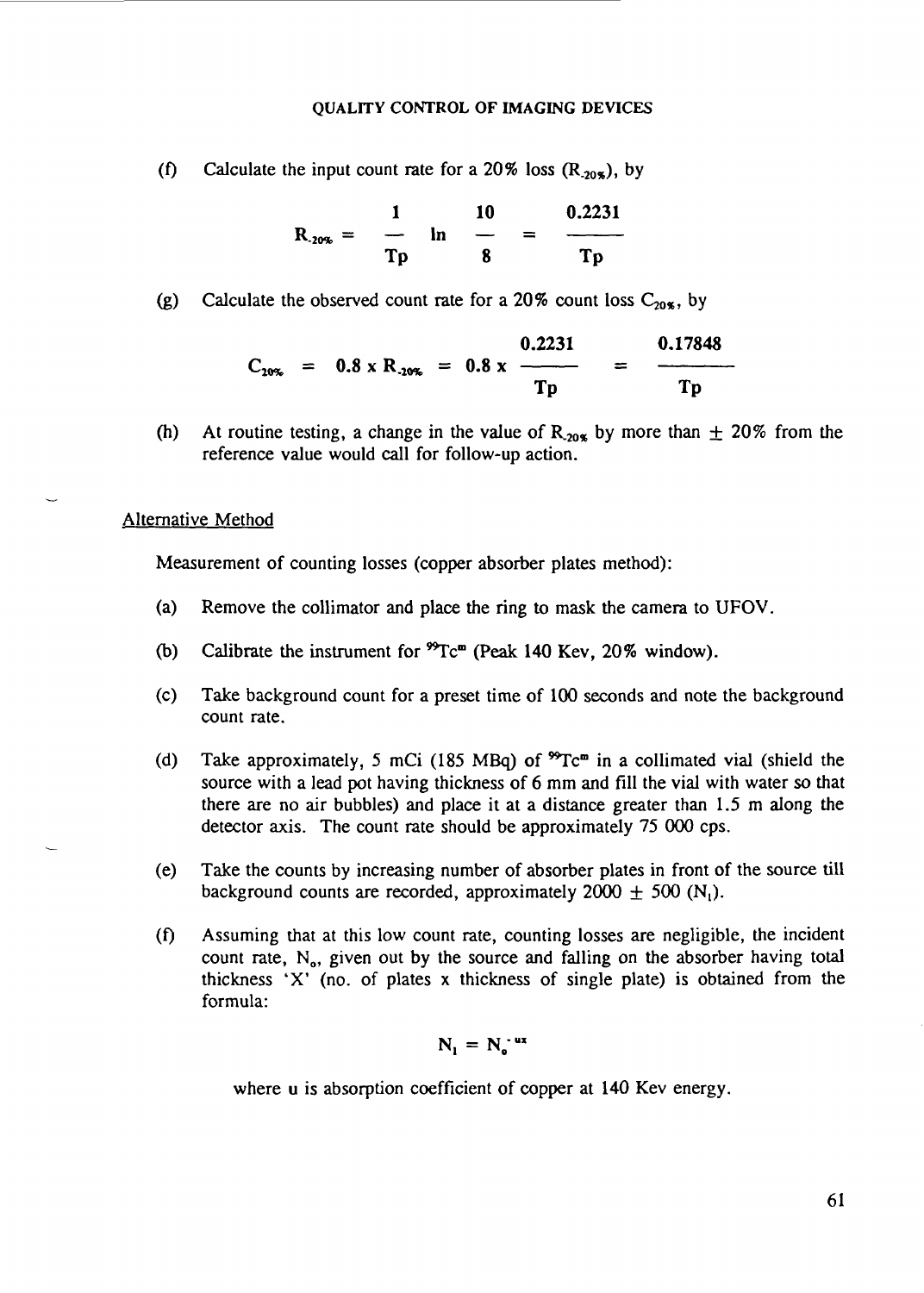(g) Using the value of  $N_0$  and u; the true count rate  $(N_i)$  emerging at different thicknesses  $(X_i)$  of the copper absorber and coming to the detector, are estimated from the formula:

$$
N_i = N_o e^{-u\,xi}
$$

where  $i = 1,2$  plates.

- (h) Plot a graph of true counts vs observed counts (on linear graph paper).
- (i) From the curve, find out maximum true counts  $Rt^{max}$  and maximum observed counts Romax.

Calculate paralysable and non-paralysable dead time by using the formula:

$$
Tp = \frac{1}{Rt^{\max}}
$$
  

$$
Tn = \frac{1}{Rt^{\max}} + \frac{1}{R0^{\max}} - \frac{e}{Rt^{\max}}
$$

(j) Determine from the graph the count rate corresponding to a 20% count loss by using the formula:

$$
\% \text{ counting losses} = \frac{Rt - Ro}{Rt} \times 100
$$

 $\sim 10$   $\mu$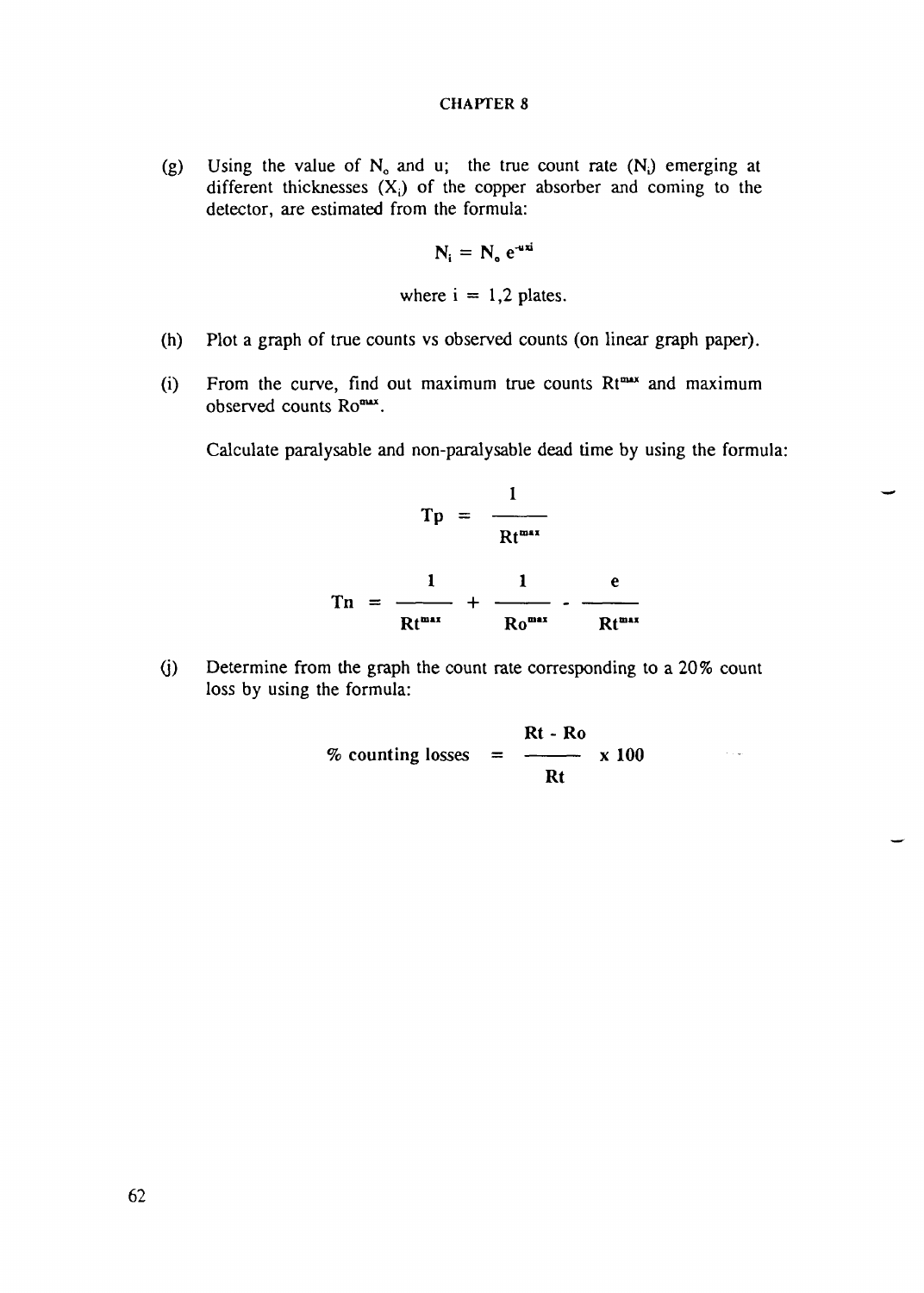# **QUALITY CONTROL OF SPECT SYSTEM**

Planar imaging provides only a two-dimensional image of a three-dimensional distribution of activity within the body, whereas single photon emission computerized tomography (SPECT), gives 3-D information about an organ, by removing the super-imposition of overlying structures. Unlike conventional planar imaging, SPECT imaging is quite intolerant of poor camera performance and bad patient positioning. Image defects present in the planar views are amplified by the reconstruction process. A good quality assurance program is essential to minimize the adverse effects of various artefacts on the quality of SPECT studies.

#### Flood Uniformity

Any gamma camera, even when properly tuned, exhibits some non-uniformities, while these variations in field uniformity are acceptable for planar images, they can cause severe artefacts in reconstructed SPECT images due to variations caused by local magnetic field influences on photomultiplier tubes during detector rotation (which is not a serious problem with improved version of PMT - shielding designs), slippage of PM tubes, shift of the collimator, and differential non-linearities in the computer interface (ADC). Defects in the collimator, even minor ones, may introduce further non-uniformities due to regional sensitivity variations. During the reconstruction of an image, any non-uniformity defect is back projected throughout the 360° radius of rotation, and will produce a circular pattern around the centre of rotation which is known as a "ring artefact" or "bull's eye". If the non-uniformity is due to "hot area", the pattern formed will be a ring of increased activity. If the non-uniformity is due to a photopenic area, the outcome will be a ring of decreased activity.

The ring artefact depends on:

- (a) the amplitude and location of non-uniformity (e.g. non-uniformity defects close to the centre of rotation produce small and intense ring artefacts and those at the periphery of the field of view, large and diffuse ring artefacts) and
- (b) the size of the object (proportional to the ratio of size of object to size of non-uniformity) and
- (c) image counting statistics. For that reason, ring artefacts are more prominent in SPECT liver or lung imaging than in heart imaging, since a small organ will create less problems than large objects.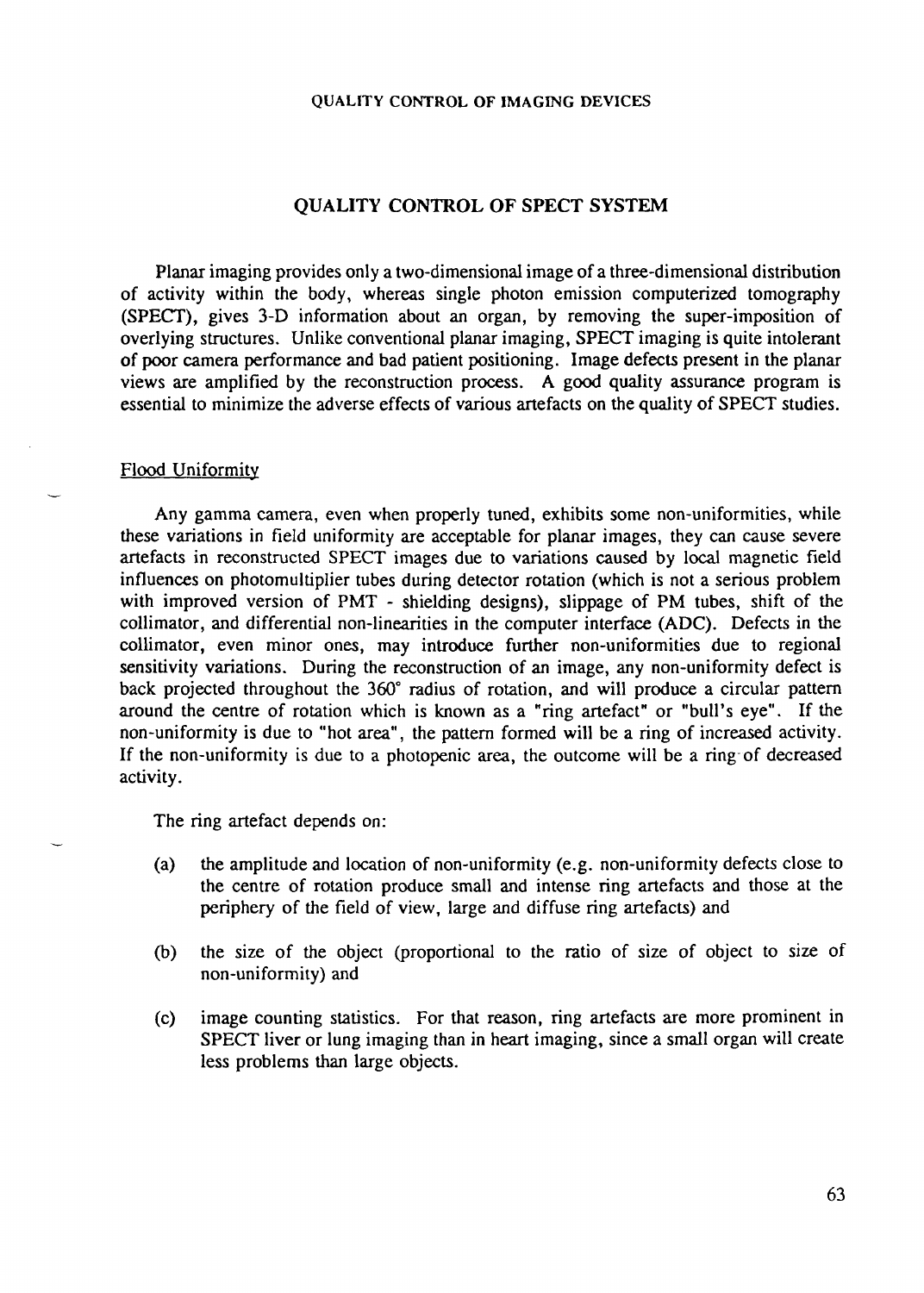# Uniformity Correction

Non-uniformity can be corrected by acquiring a flood field with infinite statistics, e.g. for a matrix 64, the total number of counts required is 30 million counts. For the matrix size 128, 120 million counts are required. The general rule is that the standard deviation per pixel of the flood should be around 1.0%.

# Procedure for Uniformity Correction

- (a) The SPECT software available on the system enables the user to collect and retrieve a flood-correction matrix.
- (b) Fill the commercially available refillable transmission source phantom with approximately  $25$  mCi  ${}^{99}Tc<sup>m</sup>$ .
- (c) Mix the activity uniformly; care should be taken to avoid air bubbles and bulging of the phantom as this would introduce a non-uniformity across the field of view.
- (d) Clamp the flood source to the collimator face.
- (e) Acquire a flood field correction matrix with acquisition parameters 360° rotation, 180 number of views, radius of rotation of LEAP collimator and total counts per study 30 million for 64 x 64 matrix or 120 million for 128 x 128 matrix. In general, the rule of the thumb is to have at least 10 000 counts/pixel so that statistical error is around 1.0%.
- (f) If necessary, an overnight collection of the flood counts can be done.
- (g) Store flood correction matrix coefficients in save area as described in manufacturer's operating manuals.
- (h) Flood correction can be applied either to each projection frame during acquisition of a clinical study or to the complete data projection at the end of the study.
- (i) Repeat step (a) to (d) for various collimators.

# Centre of Rotation (COR)

Back projections of a point source, located on the axis of rotation (mechanical COR) of the detector, will be at the centre of each of image matrix at all angles (electrical COR). If mechanical and electrical centre of rotation are well adjusted the reconstructed image represents accurately a point source without any distortion. In practice, it is very difficult to align perfectly the centre of rotation of the camera detector with the centre of the image matrix. With any misalignment or offset, the SPECT image of the point source is a ring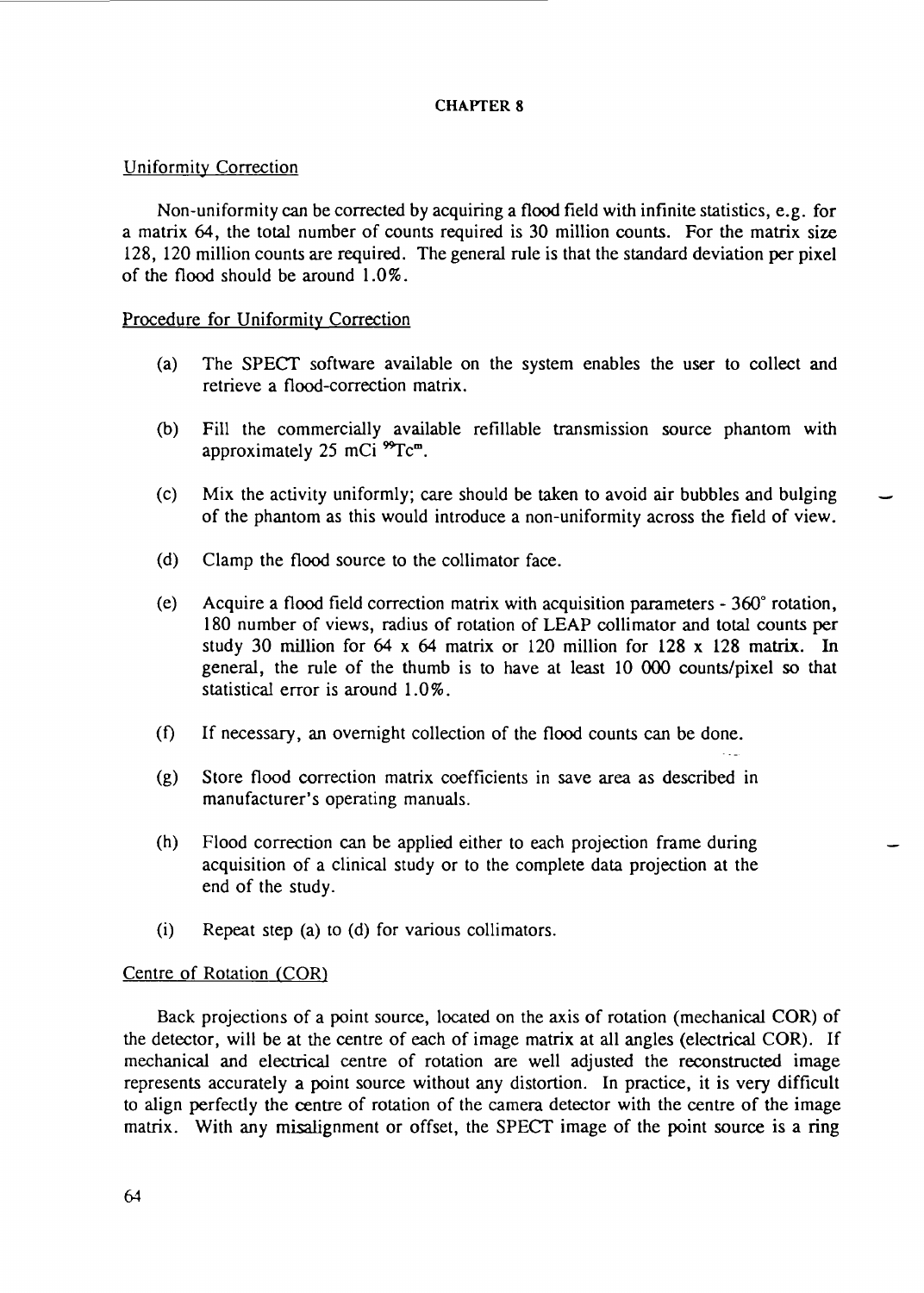rather than a point. This offset is not important for planar imaging but can degrade the quality of the reconstructed SPECT images. A ring, produced by a small offset, may not be resolved, but will blur the reconstructed image. In the case of 180° acquisition resolved, but will blur the reconstructed image. (e.g. myocardial imaging) the back projection lines will intersect at a semi-circle instead of a full circle, as is the case for a 360° acquisition and the point source reconstructed image will produce a crescent pattern.

# Causes of COR Artefacts

COR artefacts, or misalignments, may be the result of gradual wear and tear of the gears of the rotating gantry, discrete changes in crystal packing or change in the ADC gain etc. Software available in the system can calculate the value of offset correction to the data acquisition matrix before back projecting to the image matrix.

The COR correction is performed after the uniformity correction; otherwise the sensitivity map would not match the shifted images.

# Procedure (To measure the offset of the COR - Weekly)

- (a) Place a point source or line source near the centre of rotation.
- (b) Acquire a SPECT study with 60 projections (every 6°), with a matrix of 64 and if necessary with matrix 128 (as suggested by the manufacturer's operating manuals) to improve the resolution for small offset values.
- (c) Display the data in cine mode and examine the quality of sinogram. Calculate the COR factors by the software.
- (d) Store the value of offset correction for later acquisitions.
- (e) If a significant change in the COR plot is observed, then remount the collimator and repeat the above procedure.
- (f) The offset value should be less than  $\frac{1}{4}$  pixel. A deviation of more than <sup>1</sup>/<sub>2</sub> pixel would require a call to the service engineer to inspect ADC and gantry.
- (g) Repeat the study with different collimators.

# Alignment of Detector/Table with the axis of Rotation

The detector must be parallel to the axis of rotation (i.e. collimator holes are perpendicular to the detector and thus the axis of rotation). Since reconstructed images are made up of data from other planes, images will be blurred if the camera head is not parallel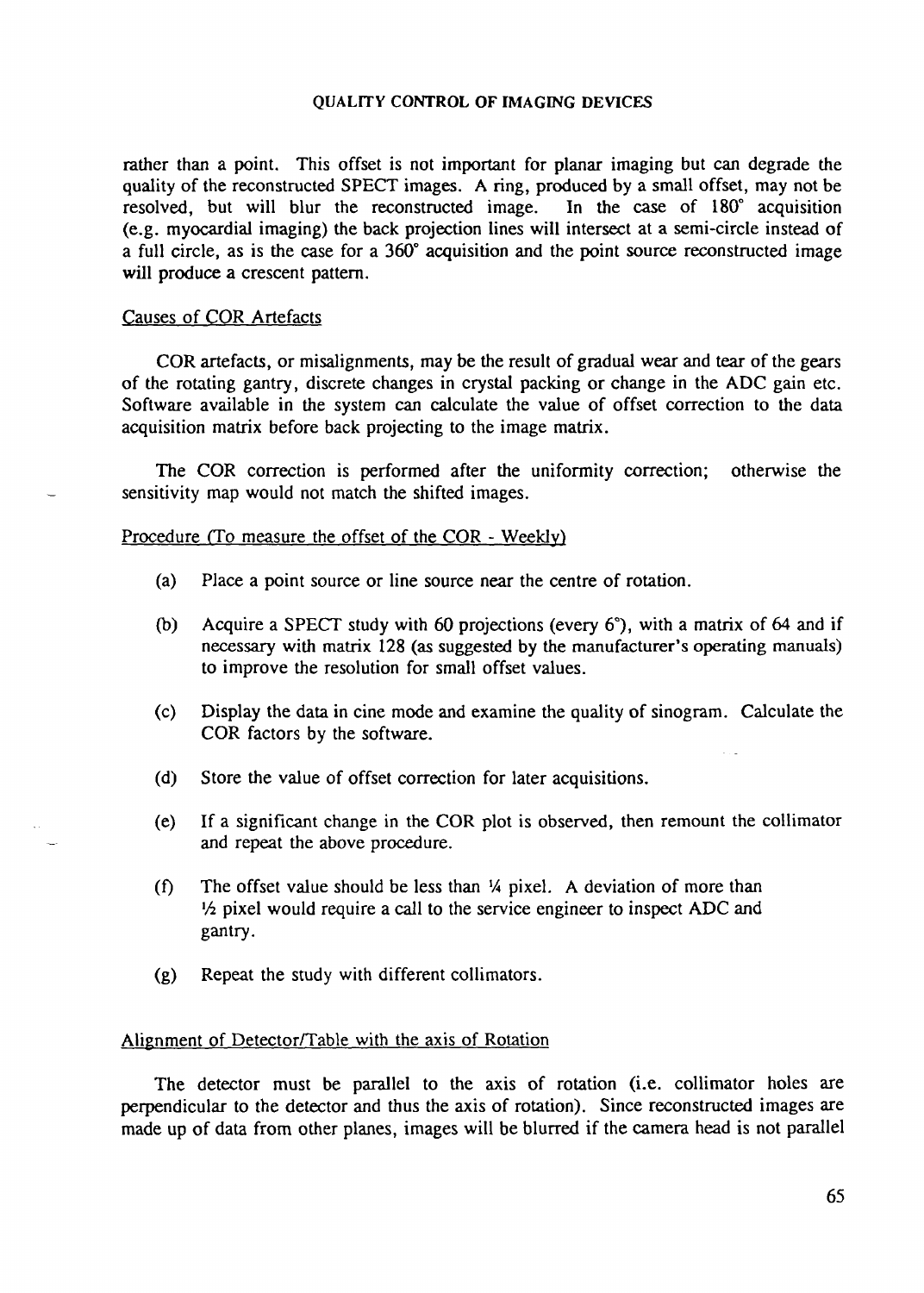to the axis of rotation. Check built-in bubble level prior to acquisition, to make sure that the detector head is perfectly levelled.

# Adjustment of X-Y Gains

The gains over the two axis of the detector should be matched so that pixel cross-section areas are square.

 $\tau$  ,  $\omega$ 

 $\sim$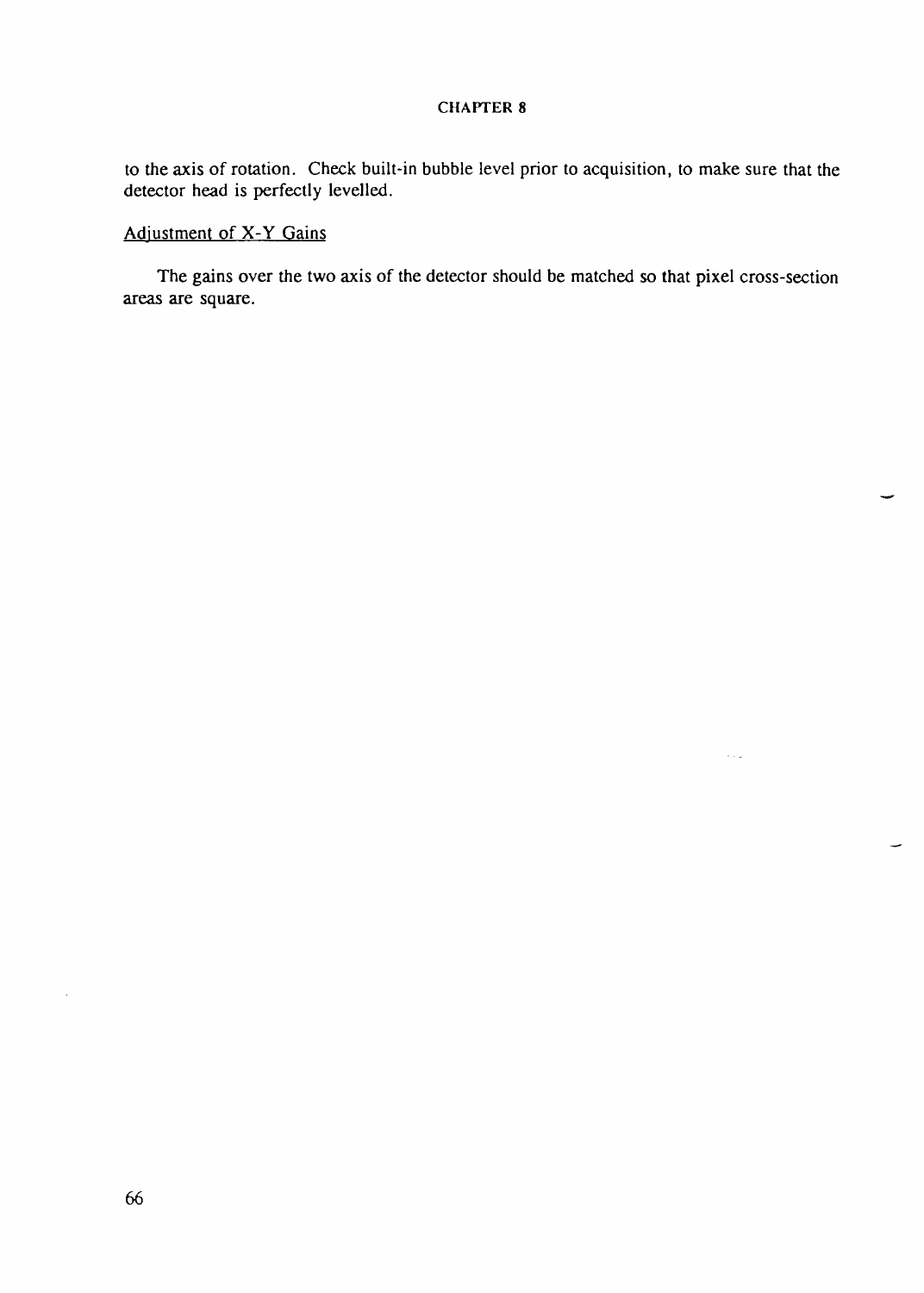# QUALITY CONTROL OF NUCLEAR MEDICINE COMPUTER

#### Quality Control of Computer Hardware

Computer used in Nuclear Medicine has several important components viz. camera-computer interface (ADC); central processing unit (CPU); memory devices; display unit; operating system etc.

Analogue digital converter (ADC) is the one which interfaces gamma camera to the computer and converts the analogue signals from the camera to digital numbers. The output of the camera normally consists of three analogue signals. The X and Y position signals carry the position information of the detected event and Z unblank signal indicates that a valid event has been detected. If the camera is an "all-digit" type, the image data may be transferred to the computer through a direct digital interface.

The X, Y and Z (unblanking) signals must arrive at the camera scope in exactly the right sequence. Most computers allow adjustment of the Z unblank pulse length to ensure that X and Y signals are converted into digital form at an optimum time. If conversion is carried out too early, position signals will not have sufficient time to settle and hence loss of resolution will occur. Very long unblank pulse will also cause invalid position signal resulting in loss of resolution and sometimes image distortion. By adjusting the pulse length of unblank signal and simultaneously observing clinical and quality control images will alert the user to this problem.

#### Z-pulse length adjustment of ADC

- (a) Remove collimator and place a resolution phantom on the detector.
- (b) Place a point source  $(^{\circ}Tc^m)$  at a distance five times the diameter of the crystal.
- (c) Adjust activity in such a way as to have count rates of 25 000 to 30 000 cps with 20% PHA window width.
- (d) Locate ADC and Z control boards.
- (e) Connect channel A of scope (CRO) to 'X' test point and channel B to Z test point on the board.
- (f) Adjust trigger level of channel A and B, on the scope, for a stable display.
- (g) Monitor the image of bar lines on the display.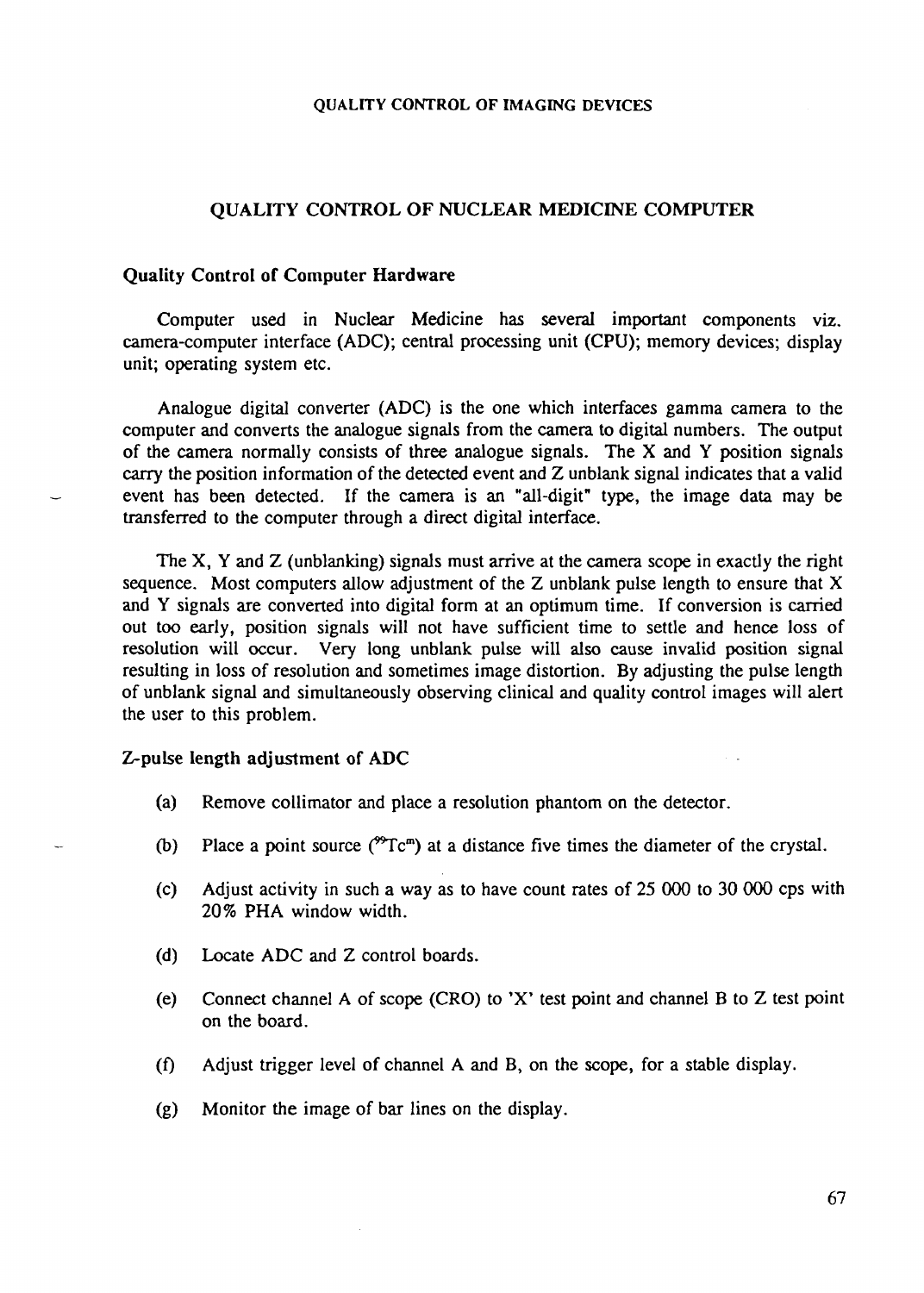- (h) Observe the X signal on the scope and adjust Z pulse length to the optimum.
- (i) The X signal must be perfectly flat during the unblanking pulse length. Adjust the Z pulse length in such a way so that its falling edge occurs before any change in the X signal.
- (j) During adjustment of the unblanking pulse length, observe the image of the phantom on the display. The optimum unblanking pulse length is the one where image shows best resolution.
- (k) Repeat steps (f) to (j) by connecting channel A of the scope to  $Y'$  test point.

# X/Y Position signal gain adjustment

In ADC, the gain of X and Y position signals should be adjusted properly to give equal amplification so that object to image relationship remains constant in both X and Y directions. In that case a round object will give a round image. A drift in one of the amplifier will show a round object as an oval image. To ensure that the position signals cover the full field of view of the computer, it is common to provide gain and offset adjustments in the ADC.

- (a) Remove collimator and place a protective cover on the crystal.
- (b) Repeat step (b) to (f) as described above.
- (c) Locate the X gain and X offset adjustments in ADC board.
- (d) Draw a square region of interest (Rol) of maximum size to define the field of view of the computer.
- (e) Adjust X gain and offsets in such a way that the flood image touches the box generated by Rol horizontally left and right.
- (f) Repeat step (c) to (e) for Y gain and offset.
- (g) Check that the flood image touches the box on the top, bottom, left and right side. If not, then readjustments of X/Y gains and offsets are required.
- (h) If the gains over two axis of the detector are not equal, pixel cross-section areas over the matrix will not be square, which is a pre-requisite for accurate reconstruction of a SPECT image.
- Note: It is recommended that the above tests are performed in the presence of a service engineer.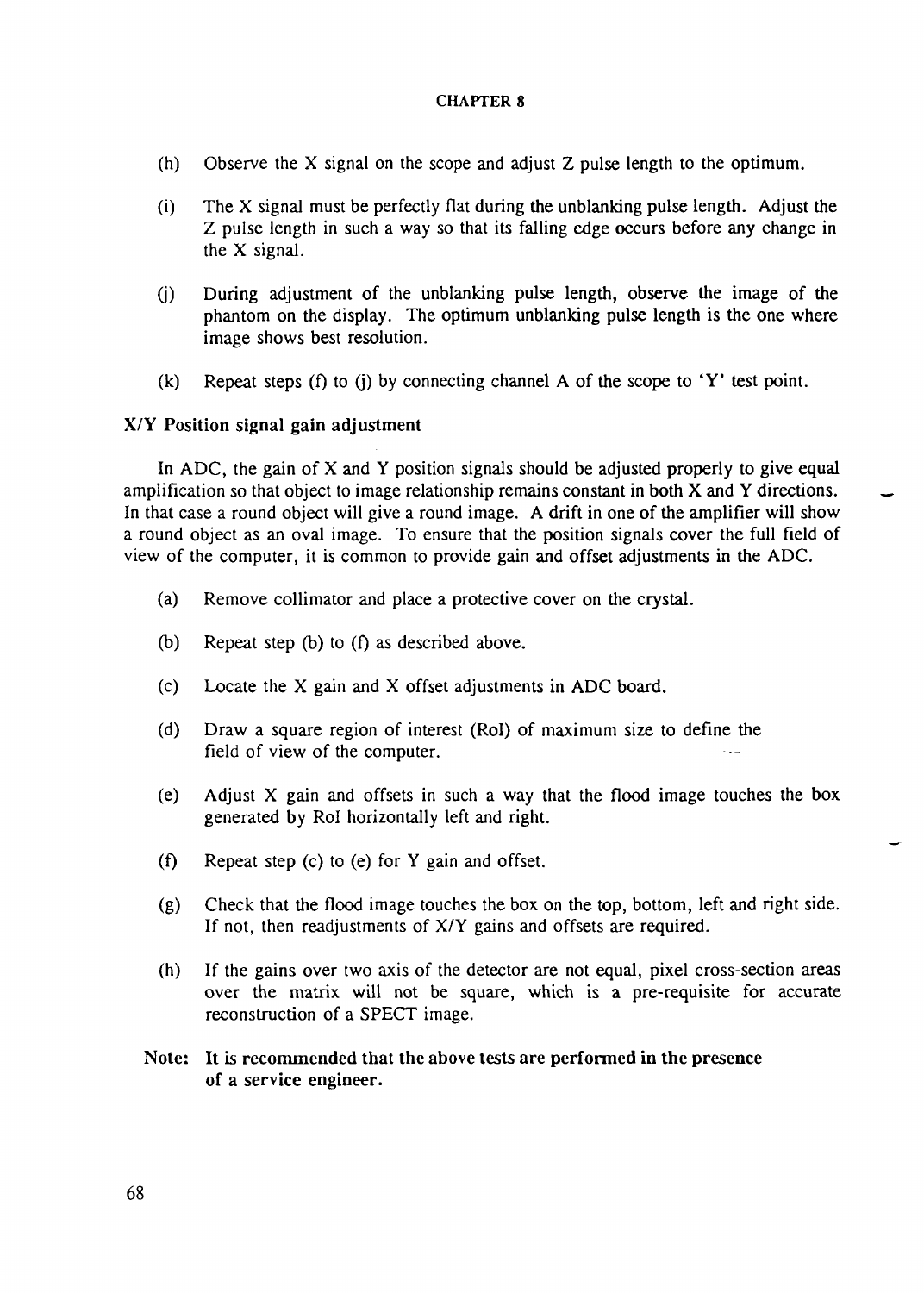# Quality Control of Clinical Application Software

Computer software: A nuclear medicine computer system consists of hardware components with software elements to form a functioning unit. The software components in a nuclear medicine computer system are:

- (a) Acquisition;
- (b) Display;
- (c) Analysis;
- (d) Reporting programs;
- (e) Operating system;
- (f) Quality assurance programs to assess the validity of information received, the system calibration and finally quality control of application software and
- (g) application programs written by the user.

All manufacturers of nuclear medicine camera-computer systems offer a wide range of clinical application software. In addition, a large number of user-written programs are also in clinical use. It has been found that the results obtained with various programs on the same study differ considerably. It is important to evaluate all new software obtained from the vendors or other users. Even a so called perfect software may not be free of bugs, which may be subtle and may occur only under specific circumstances. In short, apart from routine quality control of imaging devices, it is of utmost importance to do quality control of clinical application software.

Software validation: The term quality assurance or quality control in the context of nuclear medicine should be restricted to the performance of the hardware and the same term should not be extended to software. Instead of quality control of software, it is more appropriate to call it 'software validation' since there is no hardware breakdown associated with this. For example, non-uniformity of a gamma camera could be due to drift in the gain of the PMT or breakdown of the electronic circuits. In contrast to this, software 'failure' may occur if the input data is improper.

Efforts have been made to define the quality control protocol for the software. However, no standardized methods are yet available, due to the dissimilarities between the hardware and software of nuclear medicine computers. Recently, an attempt has been made in Europe by the establishment of a project within the frame work of COST (Co-operation in Science and Technology) entitled "quality control of nuclear medicine software".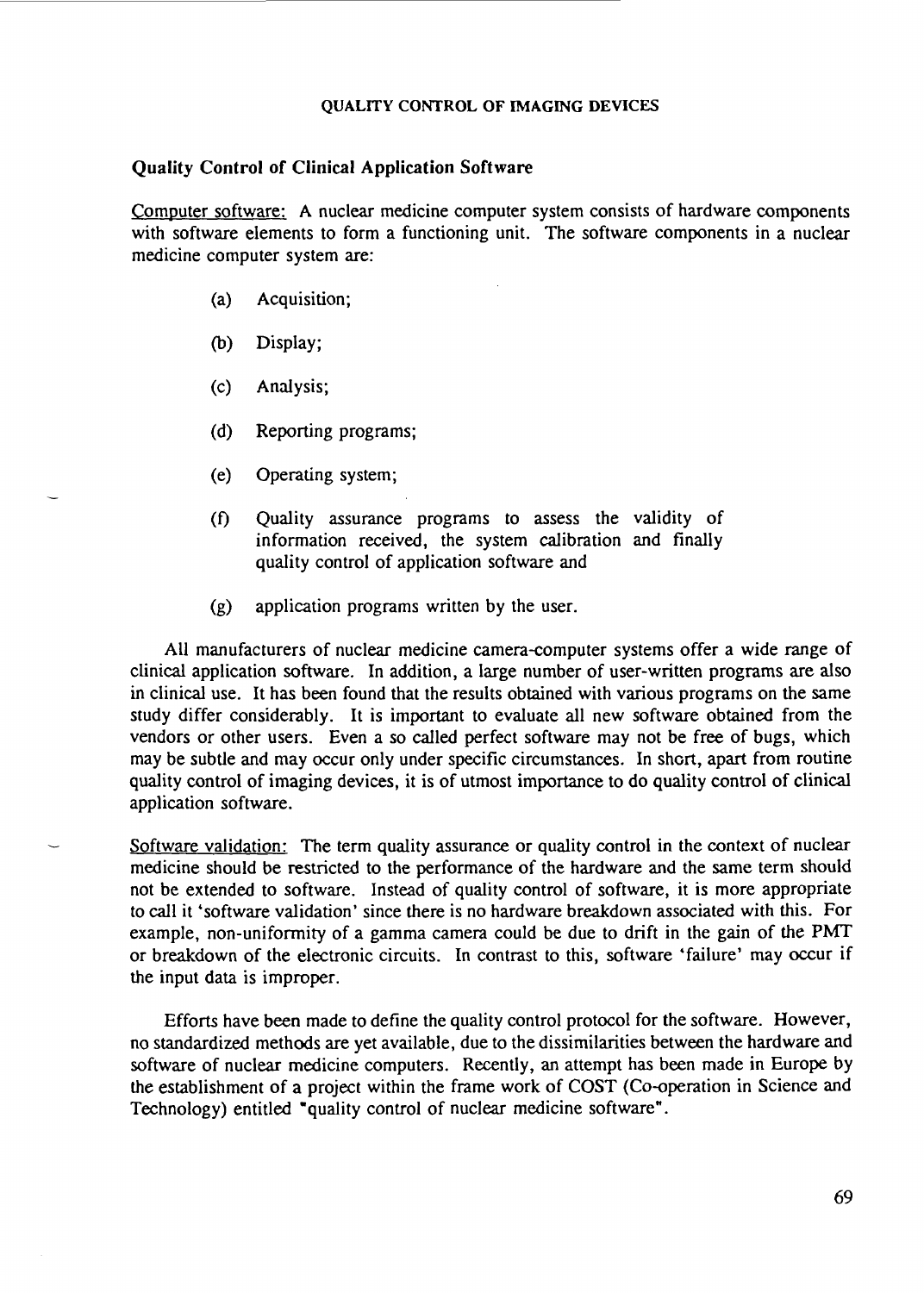Software Phantoms: A Software Phantom is simply a typical set of studies (static or dynamic) of a particular type, which can be analyzed on computer systems having different hardware and software packages. The results obtained with different computers should be comparable. Once a software phantom is established, it can serve as a "gold standard" to validate different software to ensure that the results obtained match the expected results. The main objectives of software phantoms are:

- (a) To check the performance of the data analysis software of different computer systems i.e. software validation.
- (b) To check the intra-variation results of institutions, and operators.
- (c) To familiarize the new users to a wide range of analysis software.

Development of software phantoms: A software phantom can be developed from three types of data:

- (a) Validated clinical patient data (real).
- (b) Data generated from hardware phantom i.e. Pseudo patient data.
- (c) Mathematical phantoms.

First two software phantoms i.e. software phantoms derived from real clinical data and pseudo patients are based on the assumption that the acquisition is performed without any error. In contrast to this, a mathematical phantom does not depend upon the performance of a scintillation gamma camera and acquisition software.

Validated clinical patient data: It is a typical clinical study in a patient with a confirmed diagnosis. These studies are usually collected from a reputed institution and the diagnostic confirmation is by other "gold standard" techniques. A set of clinical studies (having normal and abnormal physiological conditions) are used as input to the software system to be evaluated and the results compared with what would be expected.

A major difficulty in the development of this type of software phantom is to ensure that the results obtained from it do meet expectations. One has to be absolutely sure of the diagnostic validation. For example, a gated cardiac study (MUGA) that demonstrates an EF of 20.0% is included as a software phantom, the question arise is how sure one can say that the EF is 20.0%? It is difficult to comment on the accuracy of the result, unless it is confirmed by some other modality or "gold standard". Also, sometimes it is difficult to collect data that will test the software for a variety of conditions which may be expected to occur in clinical practice.

Hardware Phantom (Pseudo patient data): A pseudo patient data can be obtained from some simple physical model or hardware phantom, something similar to the 90° bar quadrant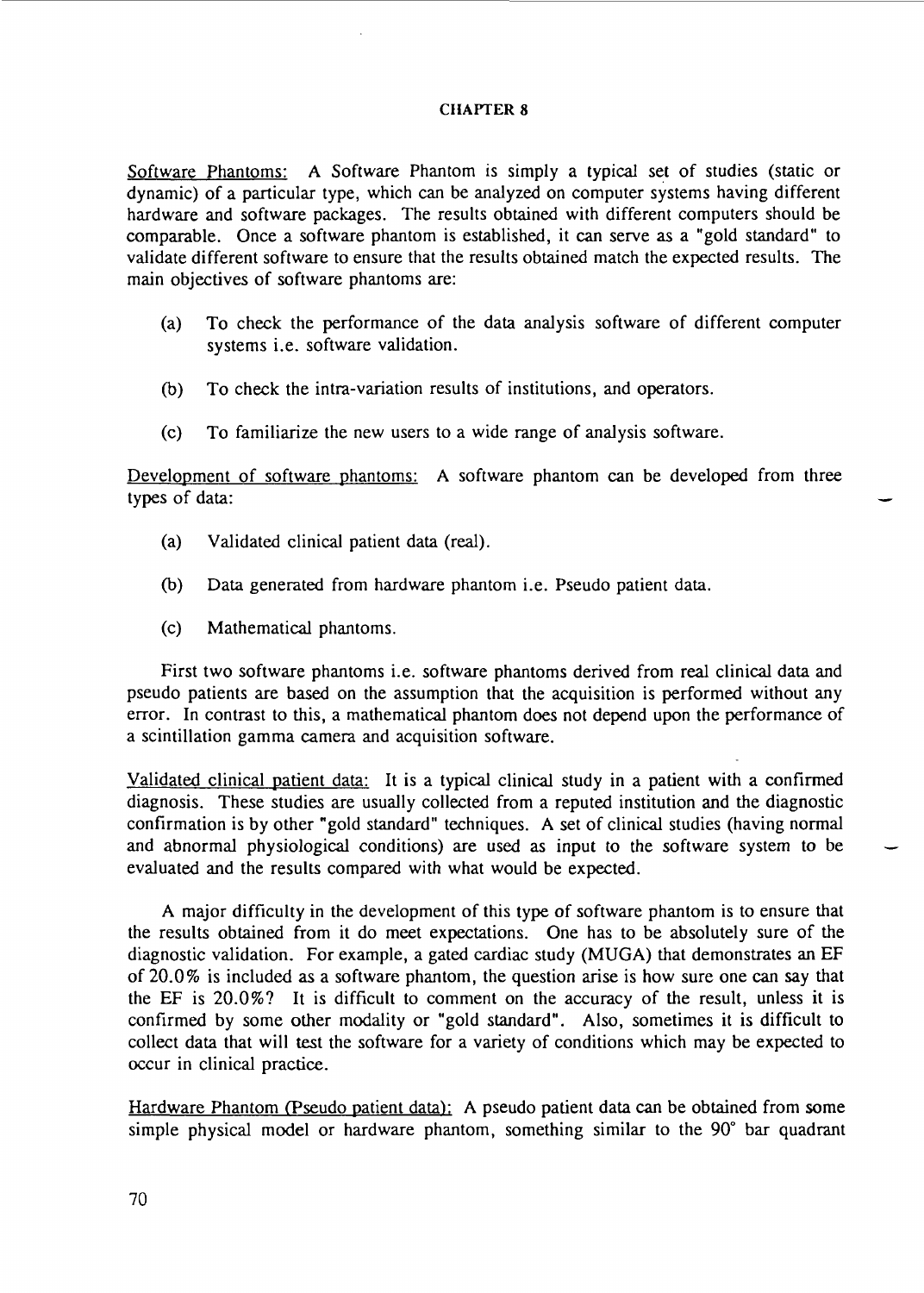phantom used to assess the resolution of gamma camera. For dynamic studies, more complex software phantoms may be derived from data collected from hardware phantoms with mechanical motion simulating physiological conditions such as cardiac motion. One of this type of phantom is a cardiac phantom used to evaluate EF software.

Such a phantom, not only assesses analysis software but also acquisition software, whereas "real patient data phantom" is independent of acquisition software. At the same time, the drawback of this type of phantom is that if acquisition of data is not perfect, the result derived from it may be bizarre. Also, the phantom may not simulate all conditions likely to be encountered in clinical practice e.g. arrhythmia or premature heart beats.

Mathematical Phantoms: This type of phantom is derived from an algorithm having the desired input characteristics i.e. patient study is made from a set of mathematical equations e.g. left ventricular curve generated from cosine wave equation. Such a phantom is free from possible errors imposed by data acquisition. Recently, several mathematical phantoms have been tested for validating the EF and Fourier phase analysis software packages but these software phantoms have been found lacking in several respects.

Problems encountered in the Development of Software Phantoms: Software phantoms are very useful for validating analysis software, especially centres in developing countries would have an opportunity to compare their results directly with those obtained in more developed centres. Though, the idea seems to be very simple but the testing of a software, is in general, a complicated task and a number of problems encountered during validation of a software are:

- (a) File structure of patient files varies from system to system, which imposes limitations on the free exchange of clinical data between institutions,
- (b) The non-standard recording of administrative data on different computers is another problem e.g one system may record the data and may increment the image array in a matrix from top left to bottom right, whereas another system may increment from bottom left to top right. Similarly, one computer records the ECG R-R interval and another system records only the frame time.

Solution to this problem is either, all manufacturers should change over to a common image data file format or they provide software for conversion of one format to a common format. Recently, American Association of Physicists in Medicine (AAPM) has recommended a standard format for image data exchange on magnetic tape. Using this as a file structure for intermediary storage and distribute of software phantoms may be the solution to the problems that have been encountered to date.

#### Software phantom **for** Dynamic Cardiac Phantoms:

Recently, IAEA has initiated a number of projects to develop a software phantom for gated blood pool study with the objective that the latter can be used in developing countries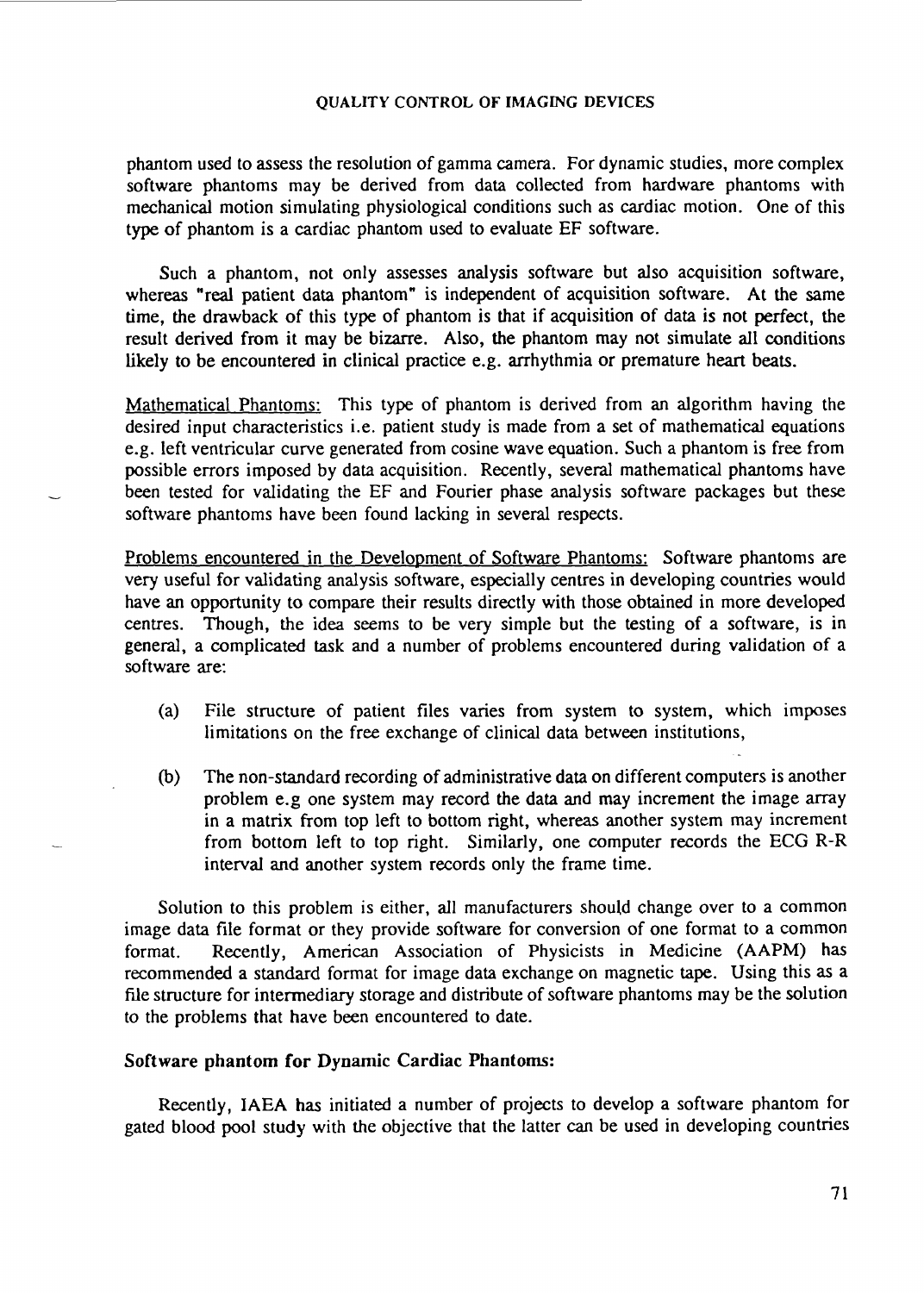for validation of their EF analysis software. In one of the project, a random set of MUGA studies consisting of normal and several abnormal cardiac situations were collected. The original studies were in DEC-GAMMA-11 file format and later on efforts were made to convert these studies to five different computer systems. The software phantoms were then analyzed on each of the six computer systems using the available EF analysis software. There were number of initial problems encountered during transfer of file from one to another magnetic media and reformatting the file structure for image and administrative records in order to make the studies readable as patient files on different systems. Later on, the analysis software either failed to analyze the studies or could only provide incomplete results. The non-standard file structure and administrative data are some of the initial teething problems causing hindrance in achieving perfect software phantoms which are totally compatible for different computer systems.

# Test of Computer acquisition timing:

# In static mode:

- (a) Remove the collimator and place 300  $\mu$ Ci (10 MBq) <sup>99</sup>Tc<sup>m</sup> point source in front of the open crystal in such a way as to have count rate of 5000 cps.
- (b) Set the real-time clock of the computer to the correct time of the day.
- (c) Acquire a static image in the computer for 1000 seconds and simultaneously start stop-watch.
- (d) Record the stop-watch time at the end of the data acquisition.
- (e) Record the elapsed time recorded by the computer (difference of real time clock at the end and beginning of the study).
- (f) Repeat step (c) to (e) with a higher count rate  $(40\ 000\ \text{cps})$ .
- (g) Compare the requested collection time (1000 sec in this case) with the times indicated by the stop-watch and the real time clock of the computer.
- (h) In ideal conditions, there should not be any difference in time and an error of more than 1.0% is not acceptable.

In dynamic mode:

- (a) Place 300  $\mu$ Ci (10 MBq)  $^{99}$ Tc<sup>m</sup> point source in front of the open crystal in such a way as to give a count-rate of 25 000 to 30 000 cps,
- (b) Acquire a static image in normal mode for 20 sec.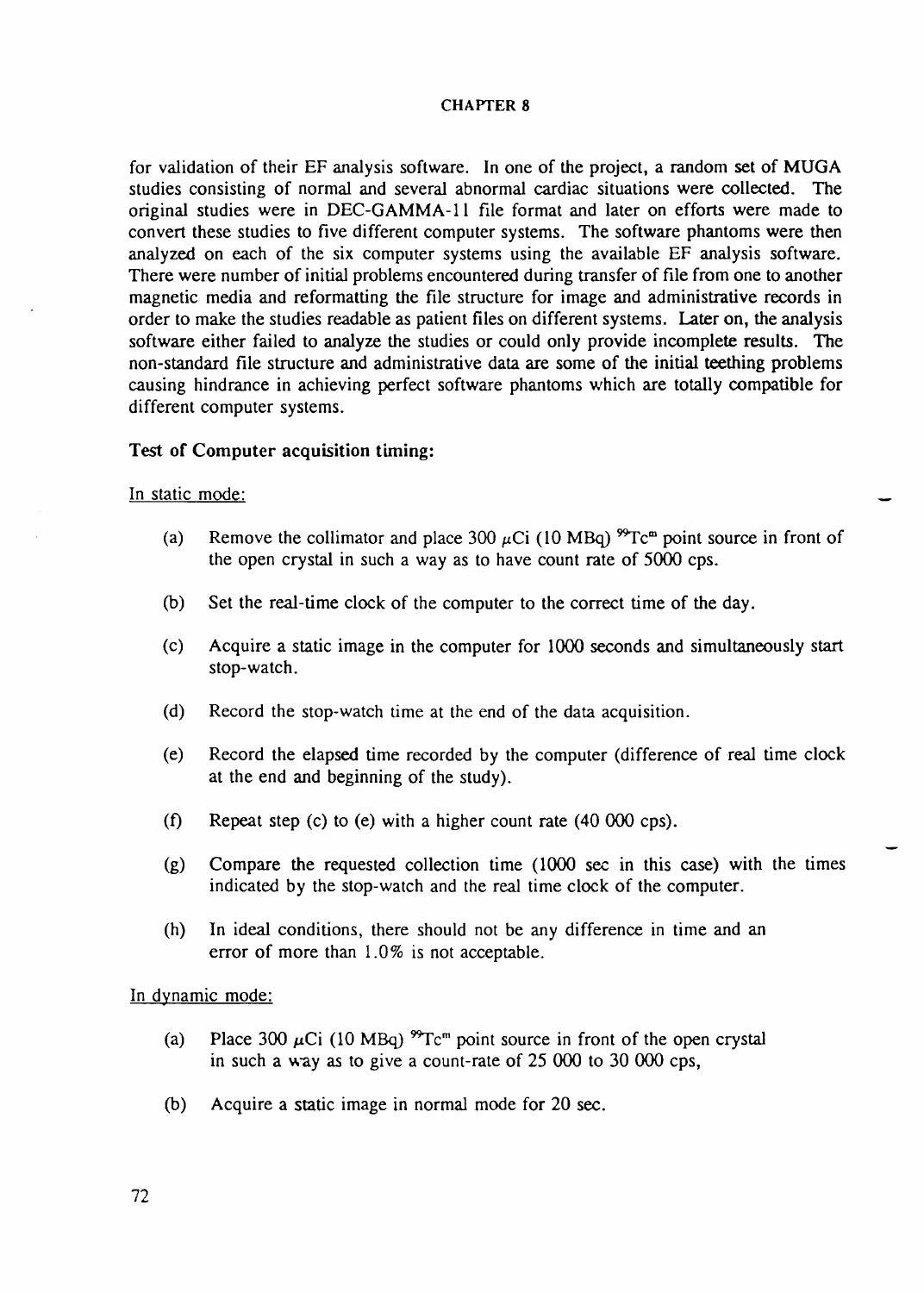- (c) Also, set up a dynamic acquisition study with the largest frame rate available (say 500 to 1000 frames per *sec).*
- (d) Acquire the data and start stop-watch simultaneously.
- (e) Record the elapsed stop-watch time at the end of the acquisition.
- (f) Repeat steps (c) to (e) for different matrix (e.g.  $32 \times 32$  word, 64 x 64 byte, 64 x 64 word etc.) and also for list mode acquisition.

### Data Analysis:

- (a) Determine total count in the static image (say Cs) and in each frame of the dynamic (say Cf).
- (b) For each frame, calculate the apparent frame time, tf, by the formula:

$$
\frac{C_f}{t_f} = \frac{Cs}{t_s}
$$

where  $t<sub>s</sub>$  is acquisition time for static image (in this case 20 sec).

(c) Calculate total apparent collection time for the dynamic study i.e.  $t_f$ , where n is the total number of frames.

# In dynamic study

(a) Calculate the percentage error in acquisition time, i.e.

$$
Time lost = \frac{(Cf) - Cs}{Cs} \times 100
$$

where  $i = 1, 2...n$  (frame no.)

(b) Time lost between frames should not be more than 5.0%. Any increase in time loss, could be due to problem with the computer interface or with the camera itself (e.g. photopeak drift).

### Counting precision

(a) Perform counting precision  $(X^2 \text{ test})$  on the Cf values by using the relationship

$$
X^2 = [ (Cf) i - Cf ]^2 / Cf
$$

where Cf is an individual frame count and Cf is the mean of different frames.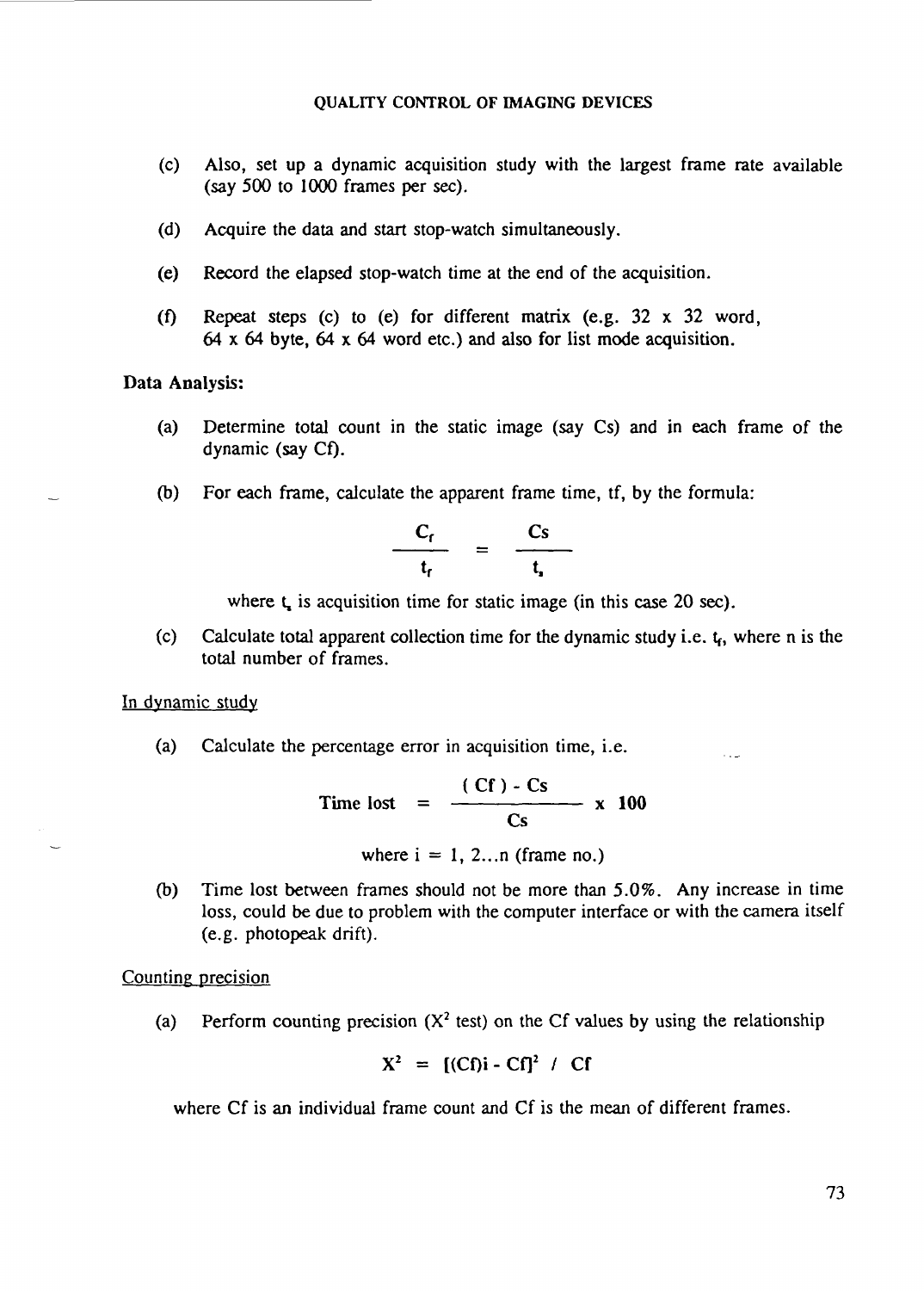(b) Check whether the variation in counts is within that expected by counting statistics.

# Check of ECG-Gated Acquisition:

In gated studies, it is necessary to ensure that the timing of the ECG R wave is correct. Gating requires a constant heart rate and cannot be applied effectively in the presence of an arrhythmia or false ECG triggered R wave. With the result, the End Systolic (ES) point will be shifted on the LV time activity curve. IAEA-TECDOC-317 has described a simple test to check the performance of ECG gating system, as given below:

# Procedure:

- (a) Place the  ${}^{99}Tc^m$  point source (approximately 3 mCi) in front of the detector.
- (b) Connect ECG leads to a normal volunteer (ensure constant heart rate).
- (c) Acquire data in computer according to MUGA frame mode protocol.
- (d) Repeat the acquisition in list mode.
- (e) Repeat the study with the volunteer occasionally moving arm, to produce spikes on the ECG to check the beat rejection system.
- (f) Select region of interest and plot time-activity curve (TAC). In perfect ECG gating signal the time activity curve will be a horizontal line.
- (g) Calculate the mean  $\pm$  S.D. of the data points in the first three quarters of the TAC.
- (h) Any deviation of more than three S.D. of the TAC curve from a horizontal line may indicate a failure in ECG gating system and should be investigated further.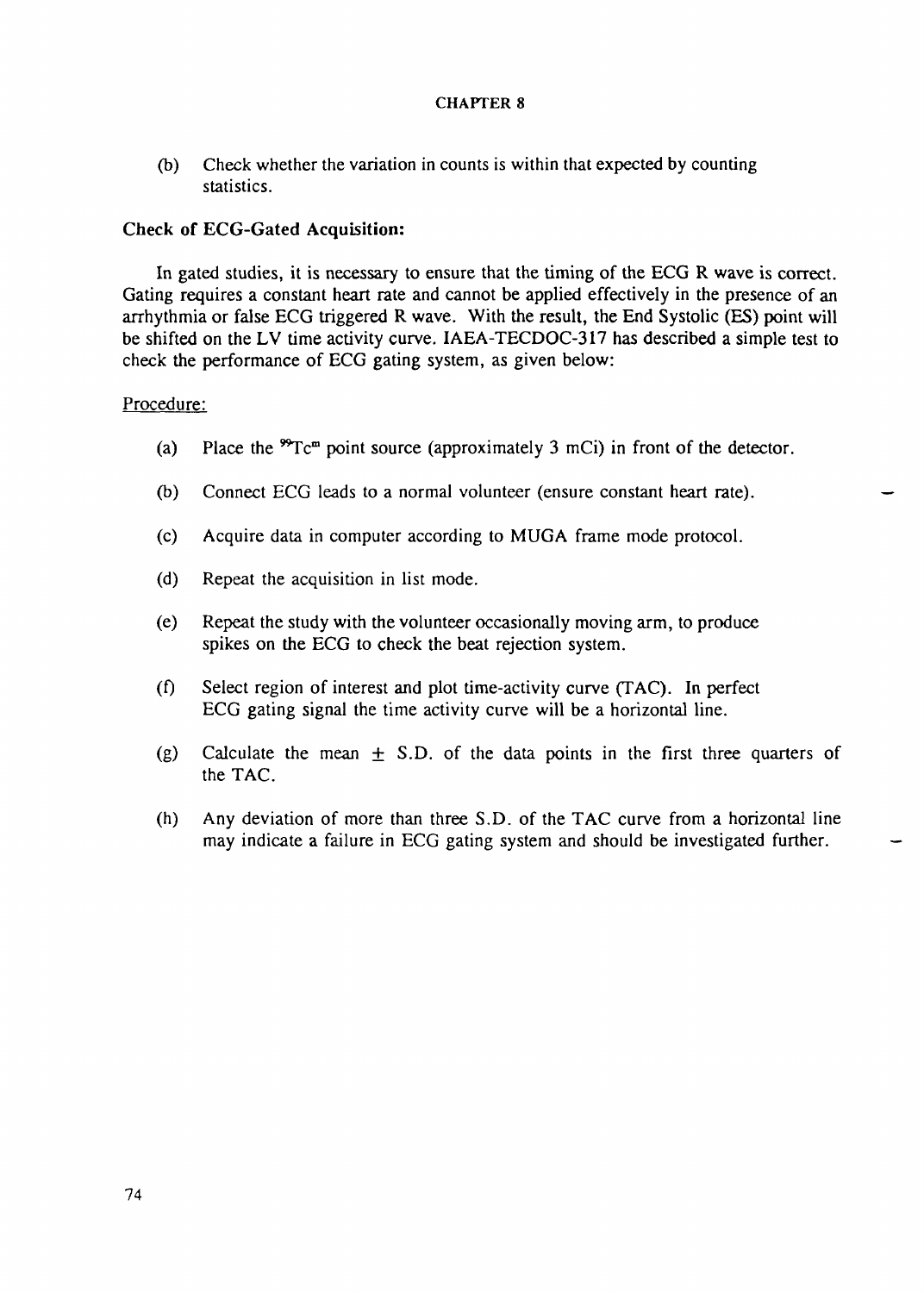# QUALITY CONTROL OF RECTILINEAR SCANNER

## **Introduction**

Since rectilinear scanner is a slow imaging device, it is better to keep a number of performance parameters for quality control to a minimum, so that the time involved in doing quality control will not interfere with the normal routine of the department. Many of the components of a scanner are not subject to change during operation. These include collimator, motor speed of scanner, rate meter time constant and linearity of spectrometer.

Few quick daily/weekly tests to ensure that the scanner components are operating correctly, are given below:

- (a) Test of function of scaler-timer/parameter.
- (b) Photopeak-to-total count ratio.
- (c) Step-wedge response.
- (d) Density calibration.

#### Test of function of scaler-timer ratemeter (Daily)

- (a) Switch on the scanner and put on 'test' position, so that 50 cycles per second external signal is counted for 60 sec.
- (b) If 3000 (50 x 60) counts are registered, proper functioning of the timer-sealer is indicated. '
- (c) If electric line frequency is 60 cycles per sec, then the rate meter should show 3600 counts per min.
- (d) Presence of noise in the electrical line will increase the count rate.

# Photopeak-to-total count ratio (Weekly)

- (a) Remove collimator.
- (b) Place a sealed  ${}^{57}Co$  (122 Kev) disc source at a distance of three feet from the crystal surface. Always use the same distance for follow-up studies.
- (c) Calibrate the PHA by keeping one volt window.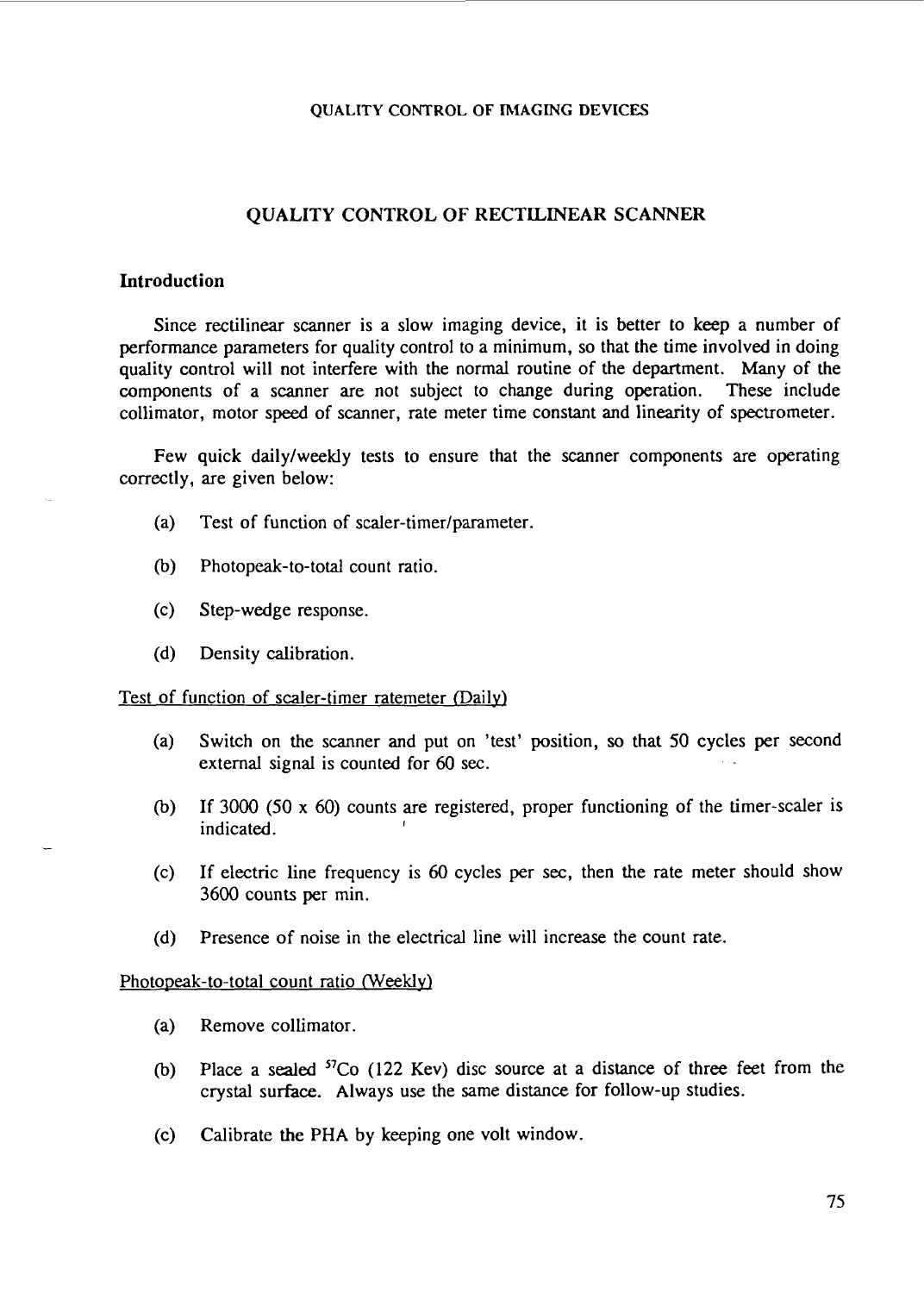- (d) Open three volts window above the peak (lower base line 107, upper base line 125 Kev).
- (e) Collect minimum of 10 000 counts. Note the time and record the count rate (counts/min).
- (f) Open the upper window to maximum and lower window to  $60$  Kev (Integral counting).
- (g) Again collect 10 000 counts and record the count rate,
- (h) Calculate photopeak-to-total count ratio

# Peak Counts/min (Step e)

# Total counts/min (Step g)

- (i) Any change in photopeak-to-total count ratio indicates loss of resolution and sensitivity.
- (j) For comparison, the test should be carried out weekly under identical conditions i.e. source to collimator distance, window width, gain and H.V.

# Test of contrast enhancement/film density of photodisplay/ background subtraction by step-wedge phantom

# Contrast enhancement (Weekly)

- (a) Take 2.5 mCi of  ${}^{\infty}$ Tc<sup>m</sup> in a Emission-type step wedge phantom [Please, refer to IAEA-TECDOC-317].
- (b) Place the phantom horizontally under the scanner and perform scanning using a commonly employed routine setting.
- (c) Repeat step (b) using different contrast enhancements.
- (d) Compare the images with the reference images.
- (e) A change in the step-wedge image is an indication of change in contrast enhancement or intensity.

# Film Density of Photo Display (Weekly)

(a) If a film densitometer is available, measure film density (FD) at the centre of each section of the image of step-wedge phantom.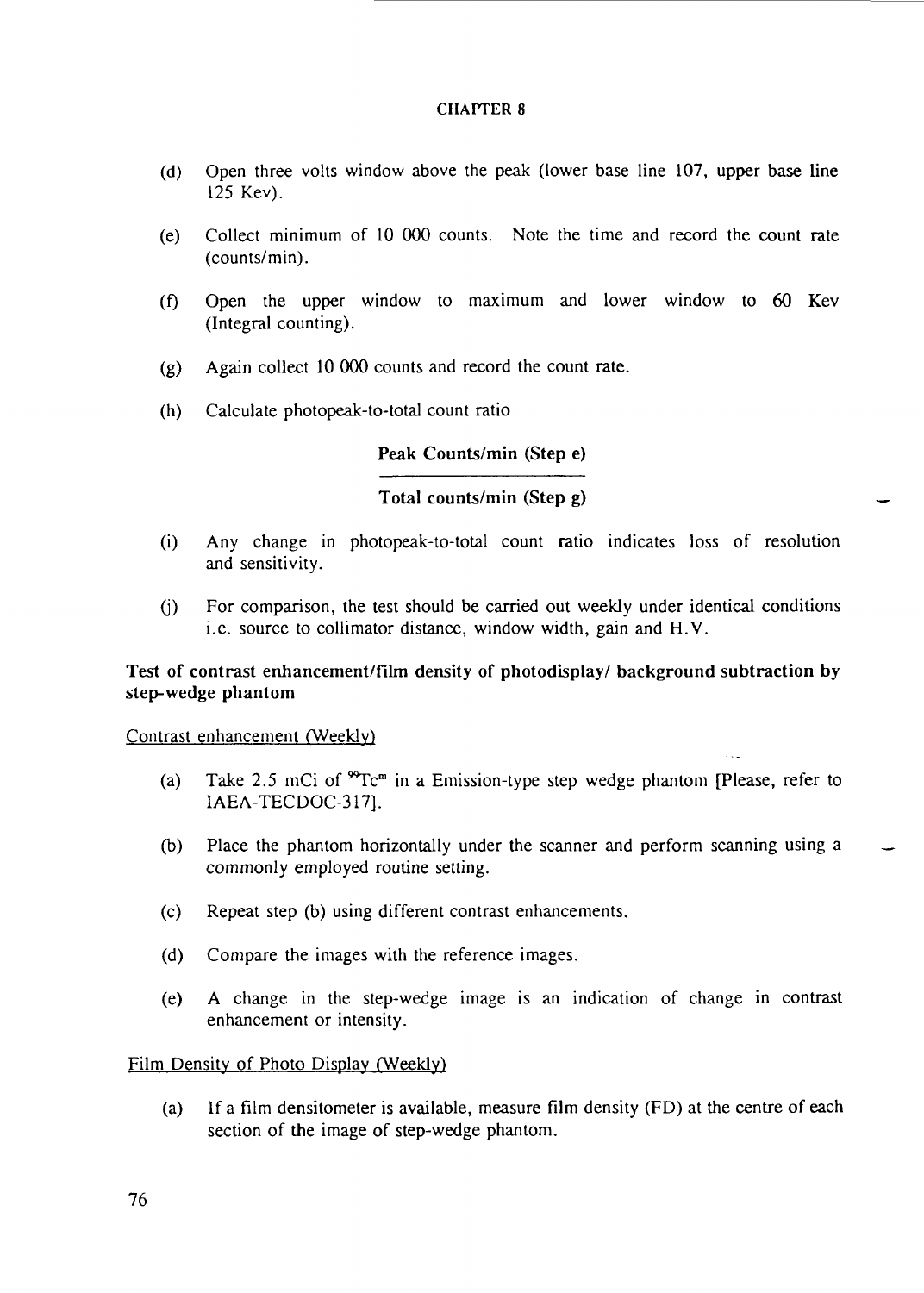- (b) Plot a graph of film density vs wedge thickness for various settings of contrast enhancement.
- (c) Compare results with reference curves.
- (d) File curves in the log book.

### Alternative Method:

If step-wedge phantom is not available, Film density of photodisplay can be calibrated by a simple method as given below:

- (a) Invert the detector head and place a container with radioactive source on top of the collimator and fix it with adhesive tape.
- (b) Adjust the detector voltage and switch on the integral mode.
- (c) Select proper range and adjust the discriminator level in such a way that the pointer in a ratemeter shows 100% deflection.
- (d) Set range differential at 100%.
- (e) Keep high time constant (approx. 1 sec) and select one way mode on the scanner.
- (f) Start the scan motor and obtain a full line corresponding to 100% density on a photographic film. During the return of a scanner, when it does not record (since it is scanning one way mode), adjust the discriminator level in such a way that the count rate is reduced to 90%. In the next line, when the scanner will record, 90% line will be obtained. In a similar way obtain 80%, 70%, 60%, 50%, 40%, 30%, 20%, 10% and0% lines.
- (g) By varying light source voltage and film density obtain various sets of ten lines tests.
- (h) From these various sets, decide the optimum light source voltage and film density.

# Test of Background Subtraction

- (a) Repeat step (a) and (b) using different settings of the background subtraction control.
- (b) Compare the image with the reference image.
- Note: It must be emphasized that the above simple tests are adequate only for assurance of correct operation or identification of gross malfunction.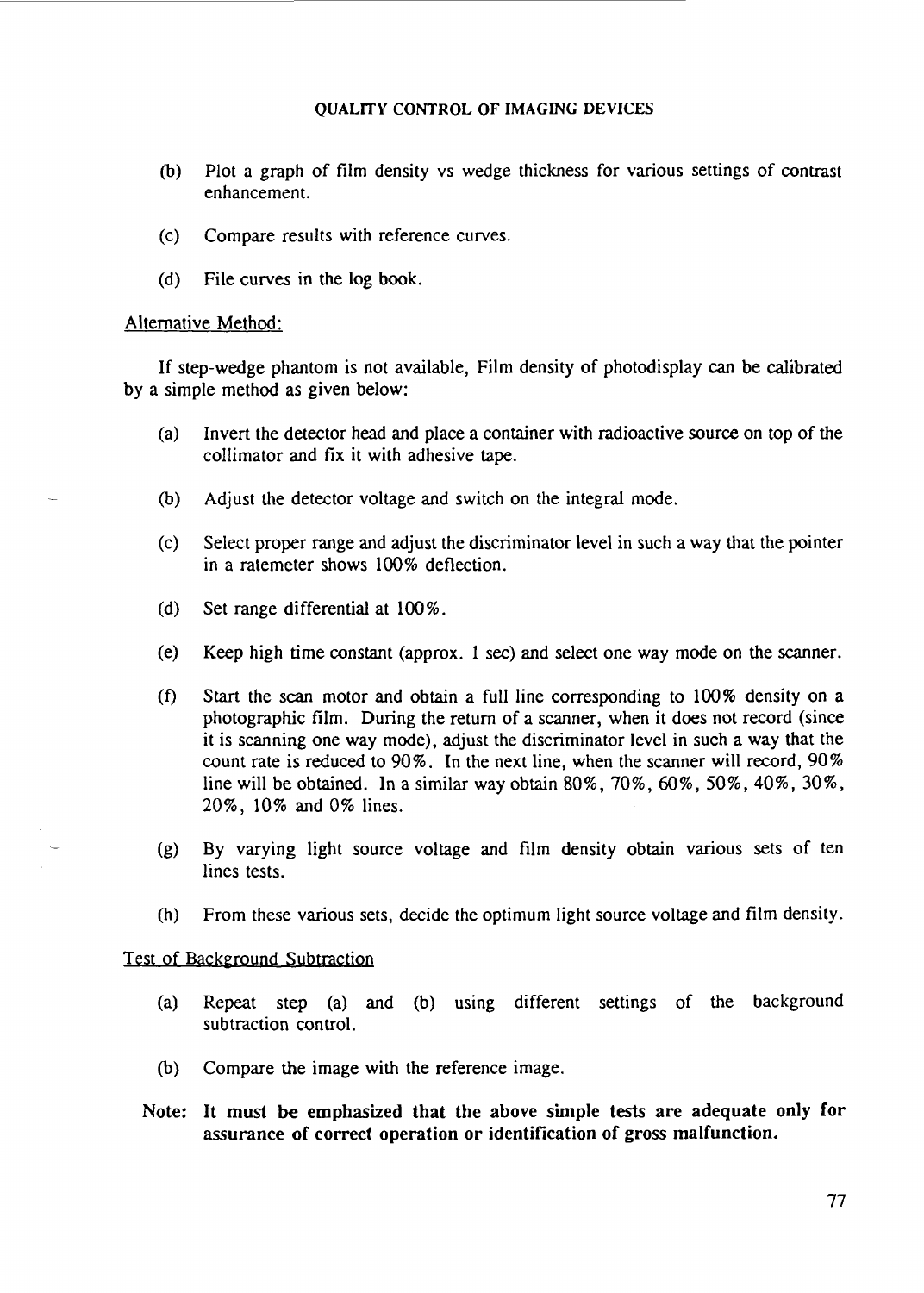# **QUALITY CONTROL OF DOSE CALIBRATOR**

Dose calibrator is not an imaging device, but it is still included here because every dose that is injected into a patient or used for filling a phantom is measured in a dose calibrator prior to its use. If the dose calibrator is faulty, none of the calibration studies or the clinical investigations would give reliable results.

The majority of dose calibrators consist of ionization chambers coupled to circuits that convert the ionization current produced by radioactive sources, and display it in a digital form in units of activity. The accuracy and working performance of dose calibrator depend upon many factors and regular quality control parameters, viz. precision, accuracy and linearity of its response to activity and operational checks of reproducibility and background needs to be done daily.

# Materials required for Quality Control

- (a) Sealed low, medium and high energy gamma radiation sources calibrated to  $\pm 5\%$ overall accuracy or less, e.g. <sup>57</sup>Co (approx. 1 mCi; 37 Bq), <sup>137</sup>Cs (approximately 100  $\mu$ Ci; 3.7 Bq) and <sup>60</sup>Co (approx. 50  $\mu$ Ci; 1.85 Bq).
- (b) Unsealed radionuclides e.g.  ${}^{99}Tc^m$ ,  ${}^{113}In^m$ ,  ${}^{131}I$  in solution.
- (c) Sample vials, syringes, pipettes, source holder and remote handling device for sources.

# Test of Precision and Accuracy (Quarterly)

This test will provide information about random errors or loss of precision due to background changes, scatter (due to extra shielding), change in the pressure of the chamber gas and slow electronic drift, etc.

#### Procedure

- (a) Note the background reading.
- (b) Measure the activity and record the background subtracted reading.
- (c) Perform to replicate readings (Ai), where  $i=1,2...n$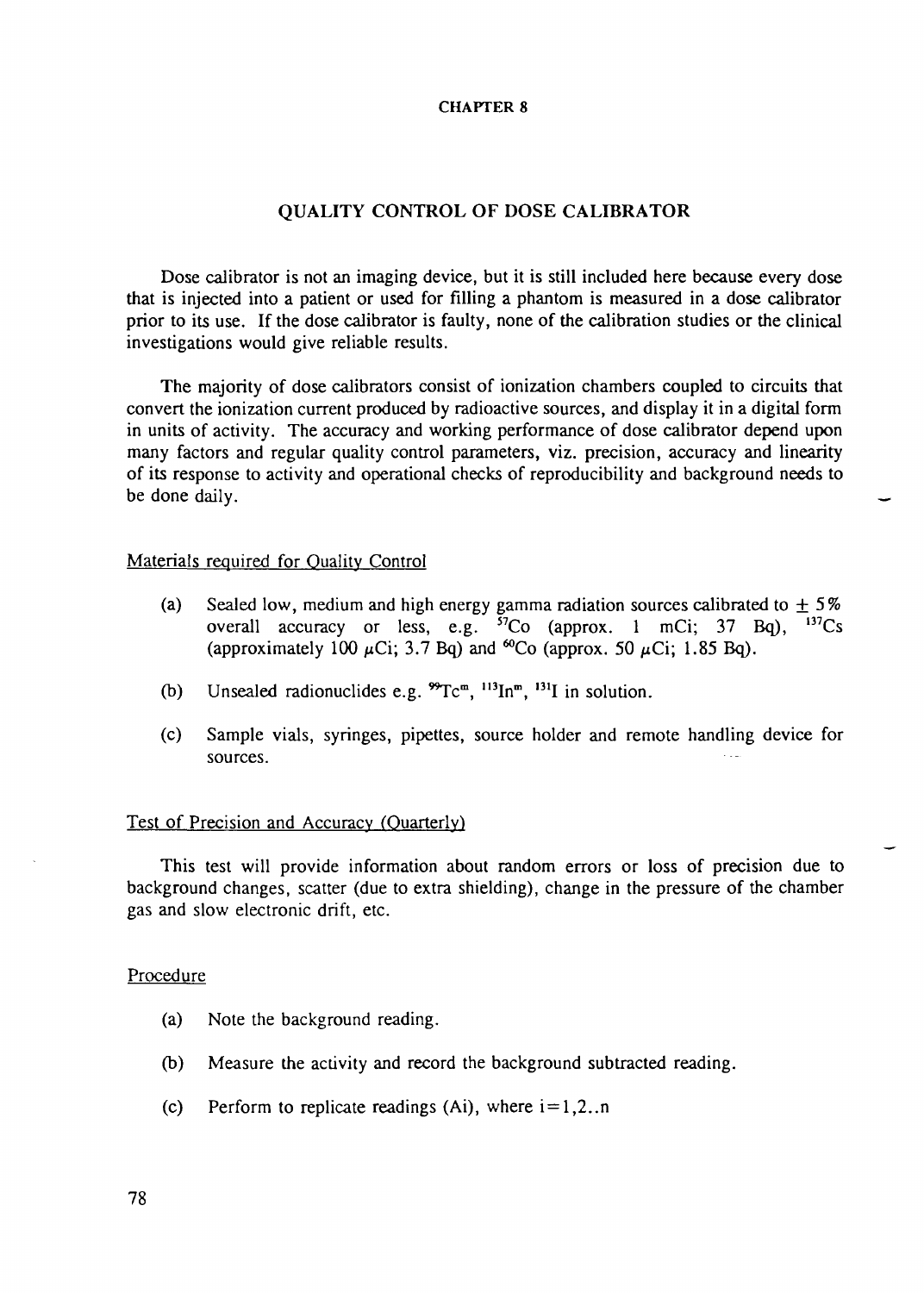(d) Calculate Mean, S.D. and percentage of variation by using the following formula:

$$
\% PV = \frac{SD}{Mean} \times 100
$$

- (e) Repeat step (a) to (d) **for** each gamma-radiation source.
- (f) % PV value should be  $\pm$  5%.
- (g) A quality control chart on which the % PV readings are plotted will highlight the trend in instrument performance.

#### **Accuracy**

To assess accuracy, calculate for each source the percentage difference between the mean measured activity 'A', and the activity of the source after applying decay correction on the day of measurement, A i.e.:

$$
Accuracy = \frac{(A - 'A')}{A} \times 100
$$

- (a) Repeat tests of accuracy for a wide energy range by using different radionuclides, such as  ${}^{57}Co$ ,  ${}^{137}Cs$  and  ${}^{60}Co$ .
- (b) Accuracy for each source should be within *±5%.*

Measurement of Linearity of Dose Calibration (Quarterly)

- (a) Elute  ${}^{99}Tc^{\omega}$  from the generator.
- (b) Transfer 100 mCi or more  ${}^{99}Tc^m$  activity (initial activity should be equal to or greater than the highest activity for which the instrument is being used) in a sample vial and cap it firmly.
- (c) Insert the sample vial into the dose calibrator.
- (d) Measure and record the net activity (after subtracting the background) at one hour intervals up to 36 hours or more.
- (e) Draw the line of decay of  ${}^{99}Tc^m$  on a semi-log graph paper.
- (f) Fit the line by least square method.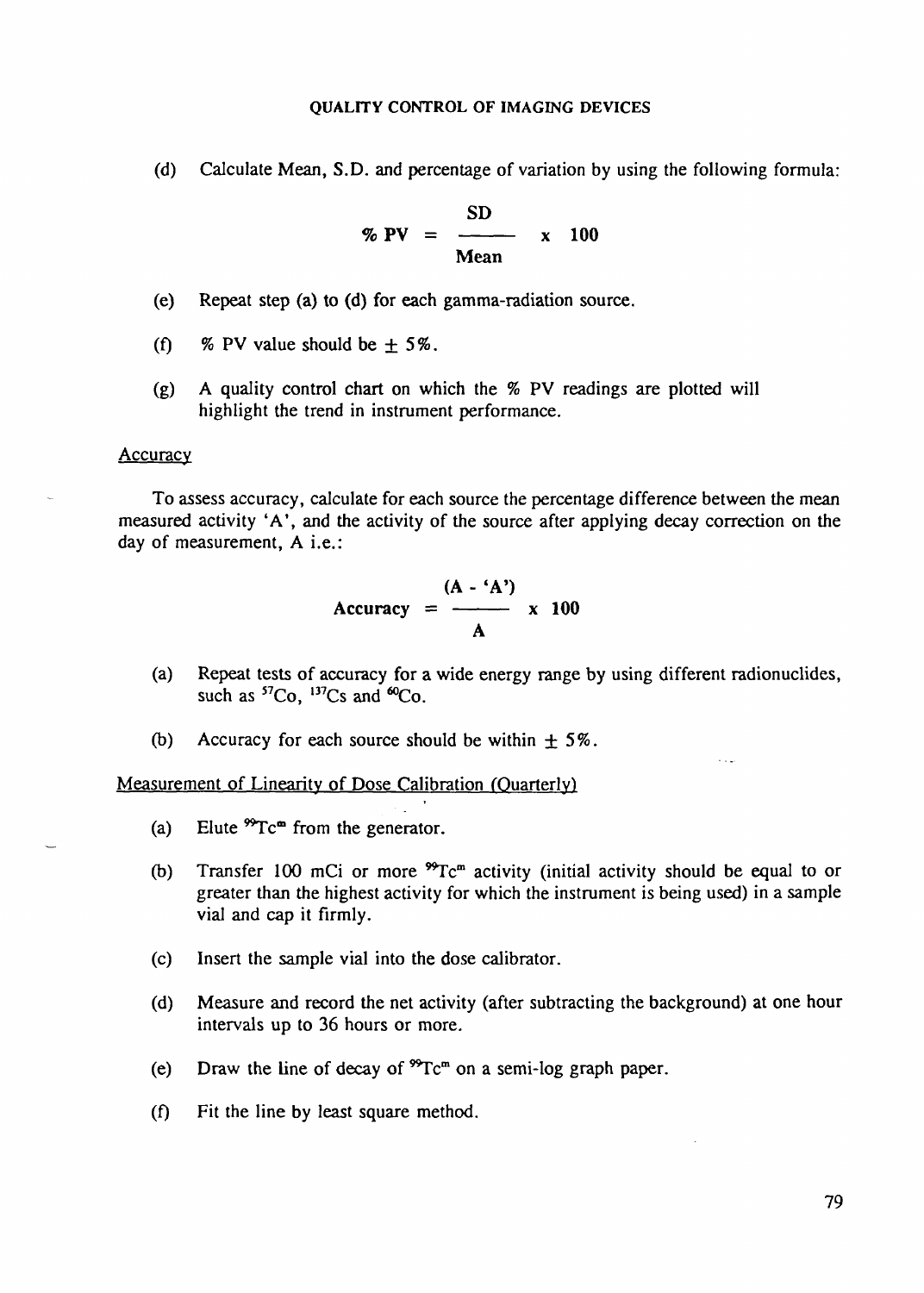- (g) Also plot net activity on a semi-log paper readings obtained in Step (d) for every hour.
- (h) Compare the data points plotted to a constructed straight line. In case, the instrument is linear, all these points (Step d) should fall on this straight line.
- (i) Any discrepancies indicate non-linearity of the activity response of the instrument.
- (i) All individual activities measured in the test should be within  $\pm$  10% of the values corresponding to the straight line fitted to the data points.
- Note: Care should be taken that  ${}^{99}Te^{m}$  solution is not contaminated with other radionuclides and there is no <sup>99</sup>Mo breakthrough.

### Operational checks

(1) Background Response:

Record the background reading in activity units of a low gamma radiation K factor; Keep the K factor same every day and take reading. Any increase in the background response of more than 20% requires necessary action.

- (2) Reproducibility of Performance of a Calibrator:
	- (a) Measure the background corrected activity of a long lived sealed medium energy gamma ray source (e.g. <sup>137</sup>Cs, <sup>57</sup>Co etc. daily.
	- (b) Draw the line of decay of a standard source.
	- (c) Draw the limits of acceptability  $( \pm 5\% )$  of expected activity) by two other straight lines parallel to the above line.
	- (d) Plot readings obtained in Step (a).
	- (e) If any individual reading lies outside these limits, it may be due to the faulty performance of the instrument.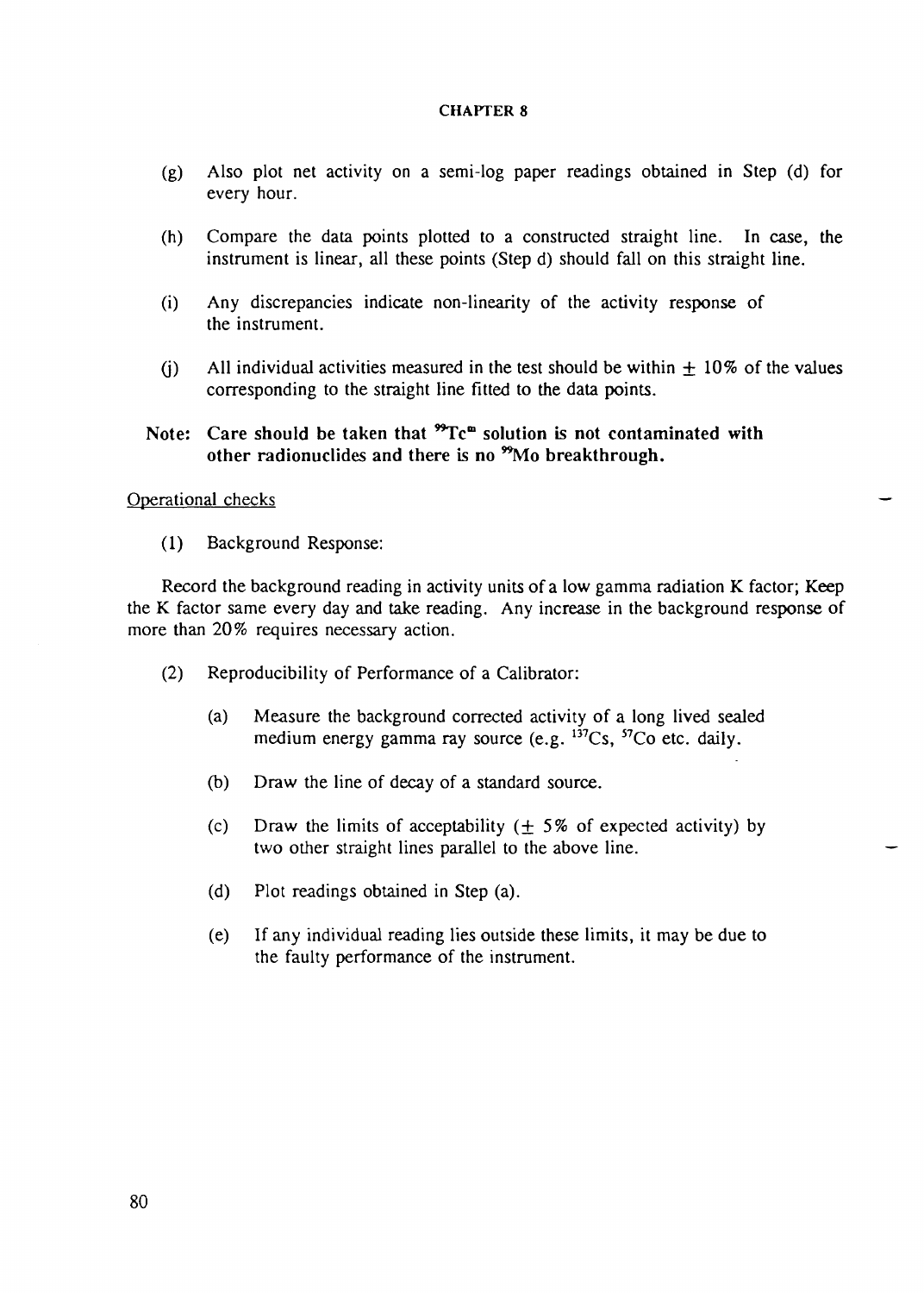# SUGGESTED READINGS

- [1] NATIONAL ELECTRICAL MANUFACTURER'S ASSOCIATION, NEMA 1: Performance measurements of scintillation cameras, Standards publication No. NUI-1980, Washington (1980).
- [2] INTERNATIONAL ATOMIC ENERGY AGENCY, Quality Control of Nuclear Medicine Instruments, IAEA-TECDOC-317, Vienna (1984). .
- [3] SORENSON J.A., Dead time characteristics of Anger Cameras, JNM, Vol.16, No.4, (1974) 534-535.
- [4] RAIKAR U.R., DESHPANDE S.M., SONI P.S., GANATRA R.D., Dead time of scintillation cameras with and without computer, International Journal of Nuclear Medicine and Biology, Vol.6 (1979) 181-182.

 $\sim 10$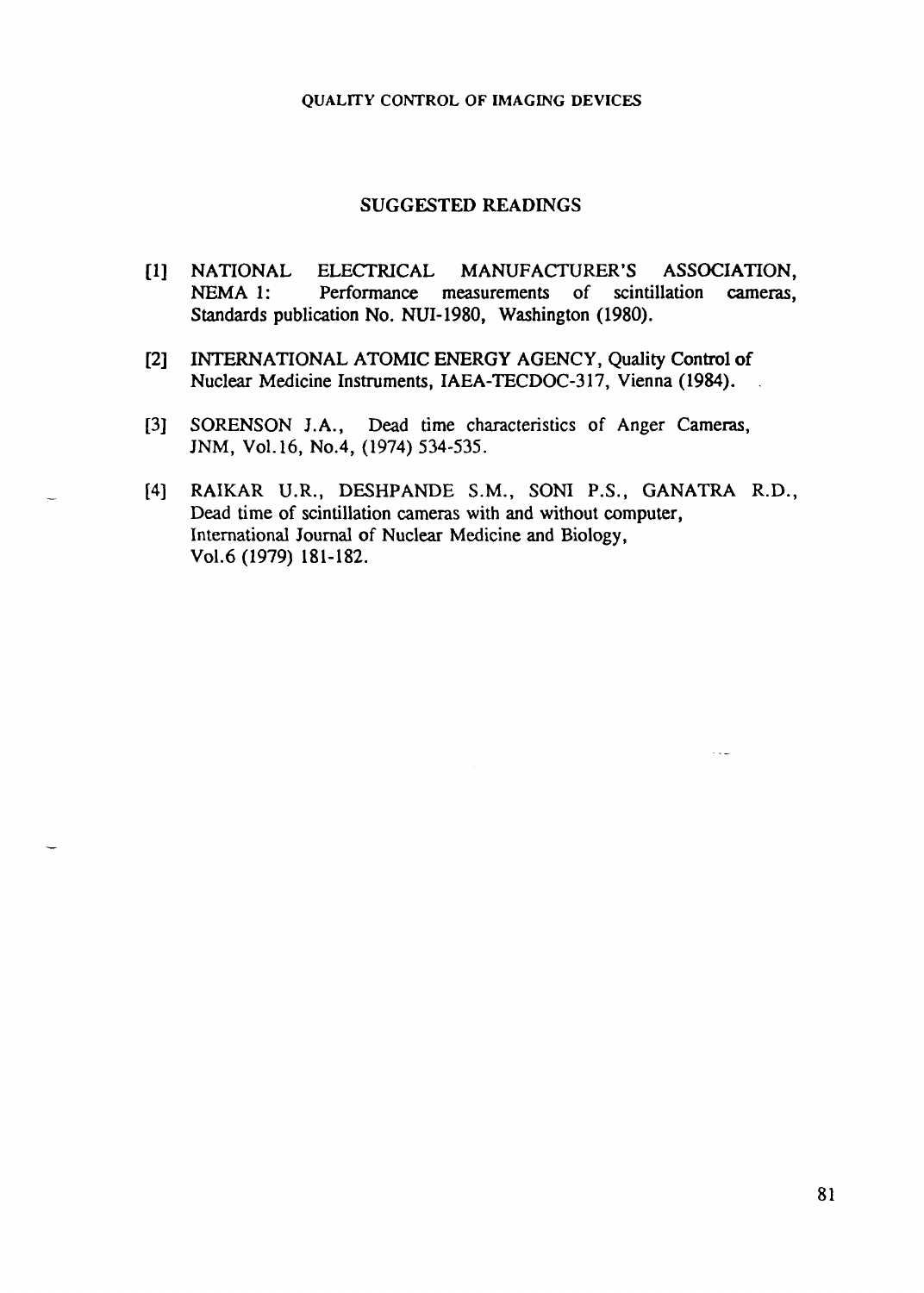

Fig. 8.1 Flood field images of five different gamma cameras.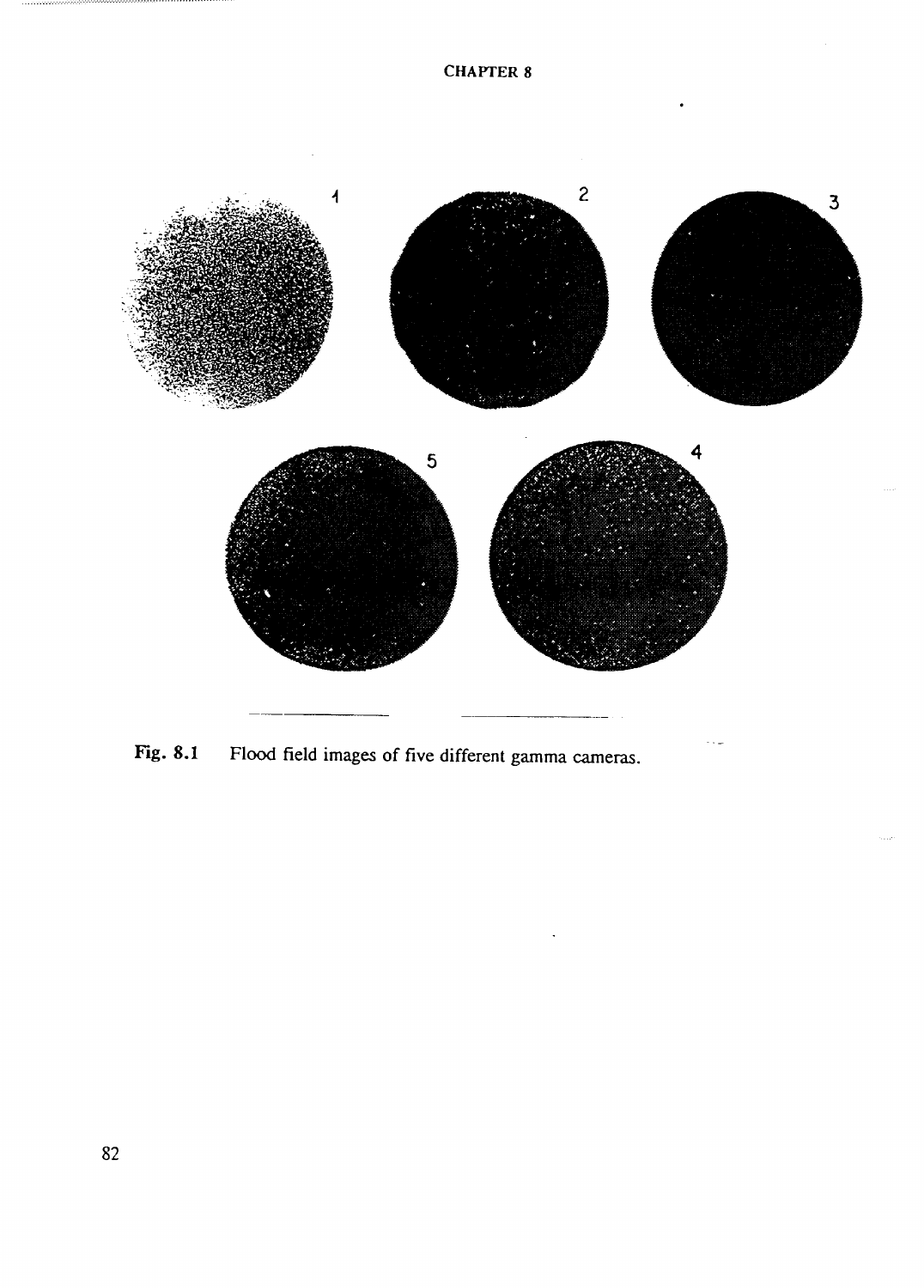

Fig. 8.2 The film density frequency distribution curves of the flood films shown in Fig. *8* .1. It is obvious that broader the distribution, poorer is the uniformity of the flood field. Thus the entire curve represents the extent of non-uniformity.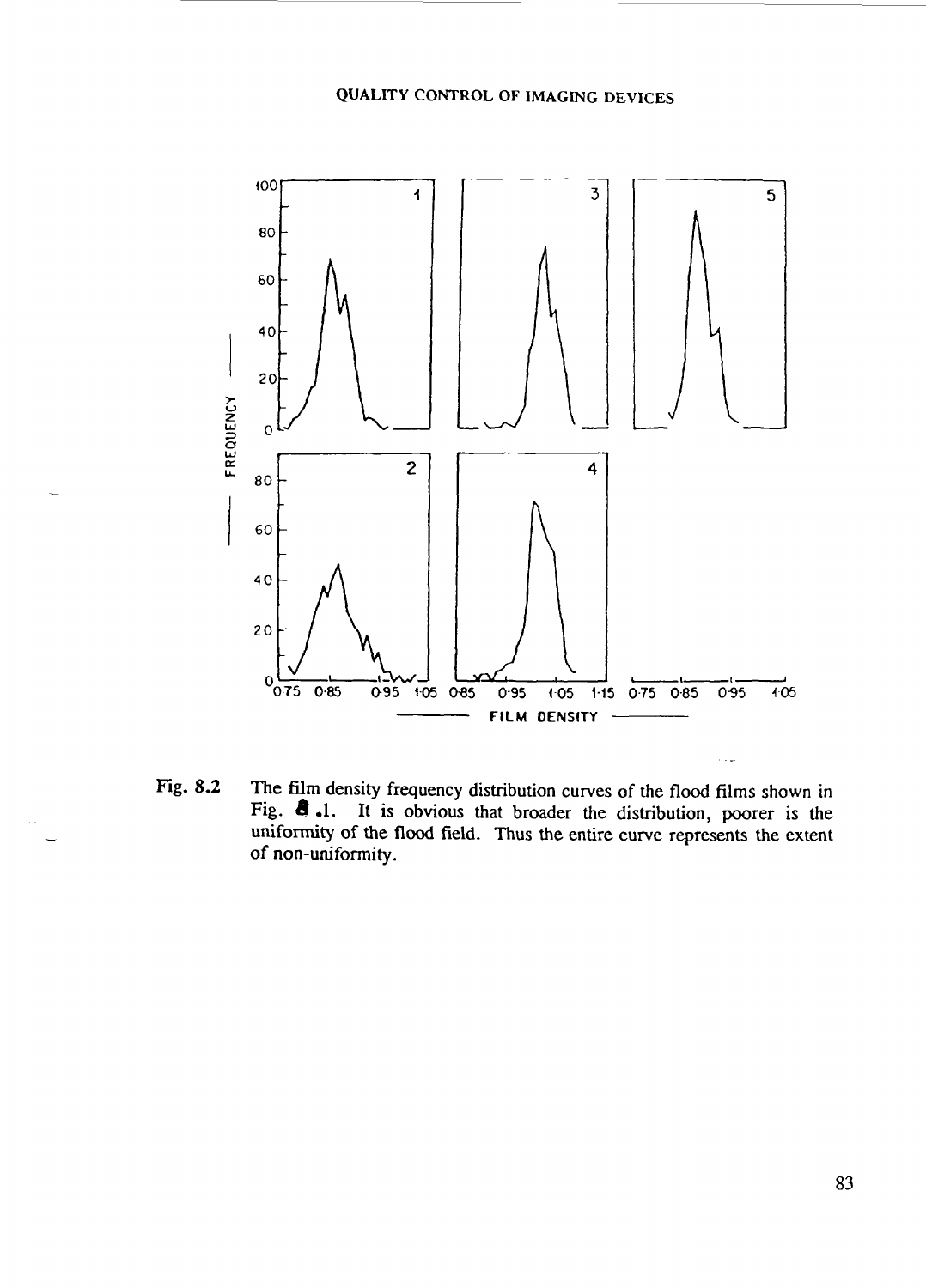

Fig. 8.3 The deterioration of intrinsic uniformity (PV) of a gamma camera over a period of six years. Camera A (without uniformity correction circuit) showed better CFOV than UFOV values. Average PV (CFOV) value is approx. 5%, whereas PV (UFOV) value varies for 4% to 23%. In the beginning of 1984, the PV value of this camera was very high; 16% (CFOV) and 23% (UFOV). There was improvement in the performance as a result of tuning of the photomultiplier tubes. Improvement in uniformity did not last for a long time.

84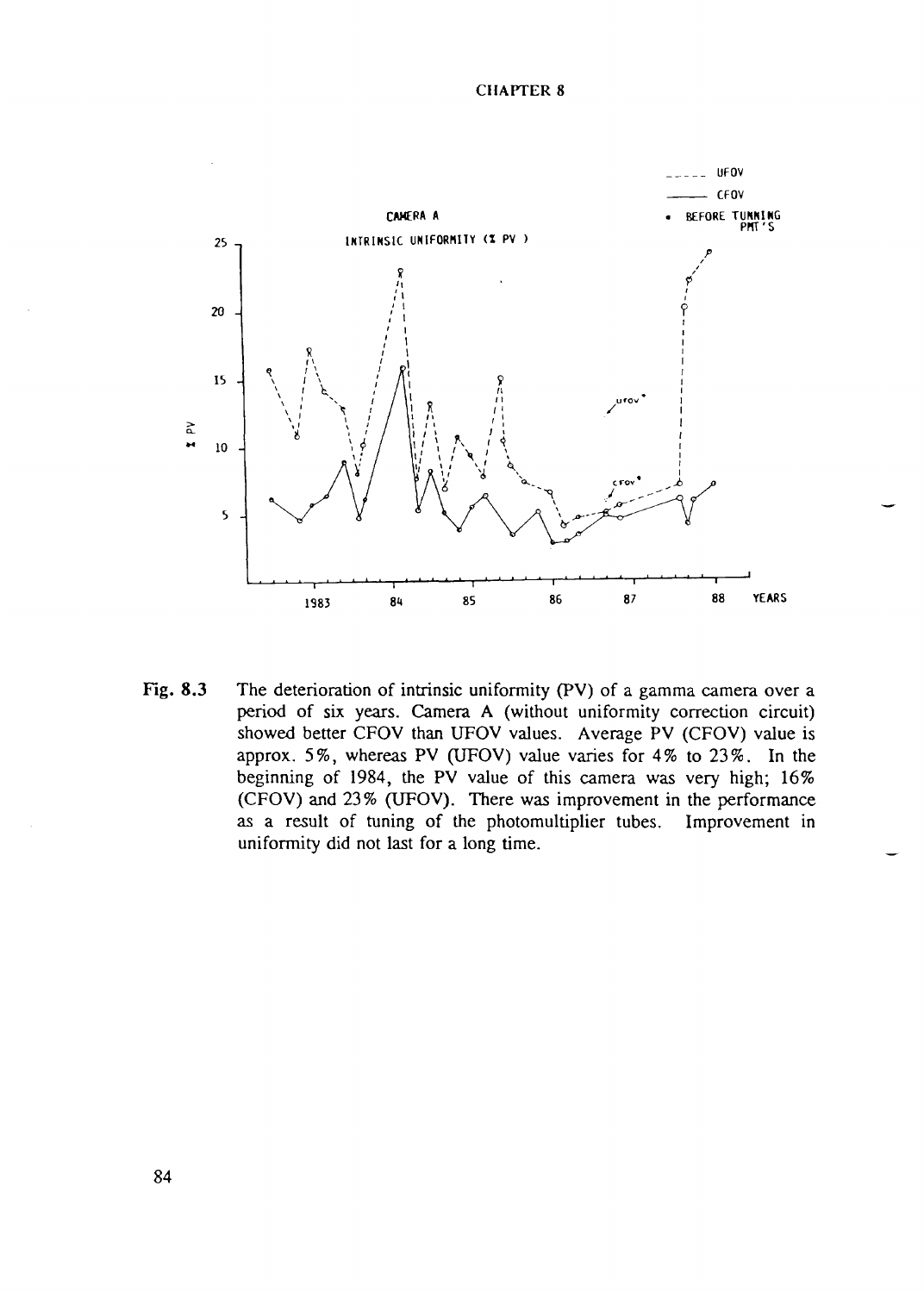

Fig. 8.4 Intrinsic uniformity of the camera A in terms of asymmetry. This Camera showed continuously a cold area (negative AS value) in the flood field films.

 $\ddot{\phantom{0}}$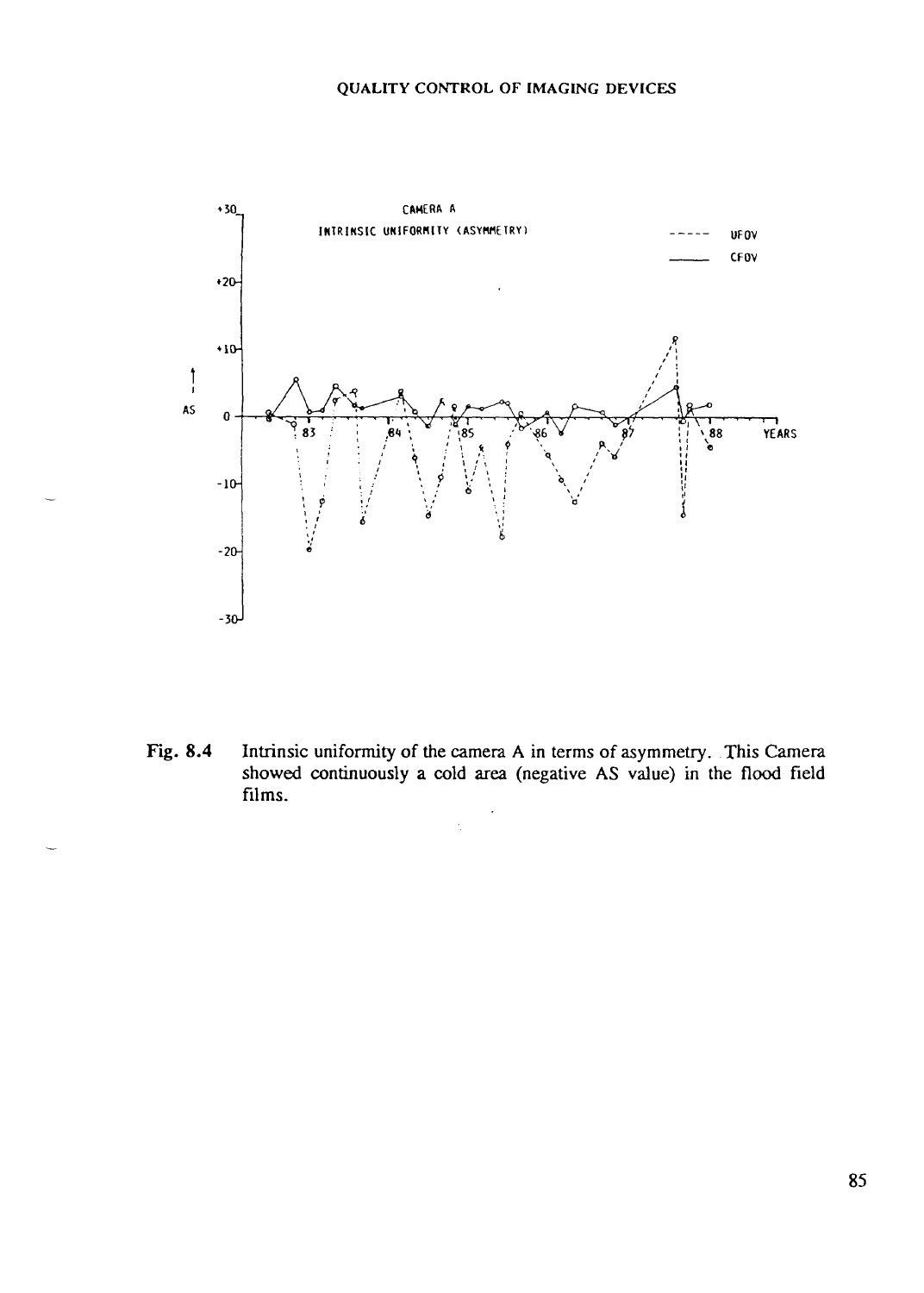

Fig. 8.5 Intrinsic uniformity (PV) of a gamma camera B over a period of four years. This Camera had uniformity and linearity correction circuits, and showed constant intrinsic uniformity in terms of PV (CFOV) with time. The average PV value was less than 4.0. In 1986, PV (UFOV) value was very high, but it became normal after tuning.